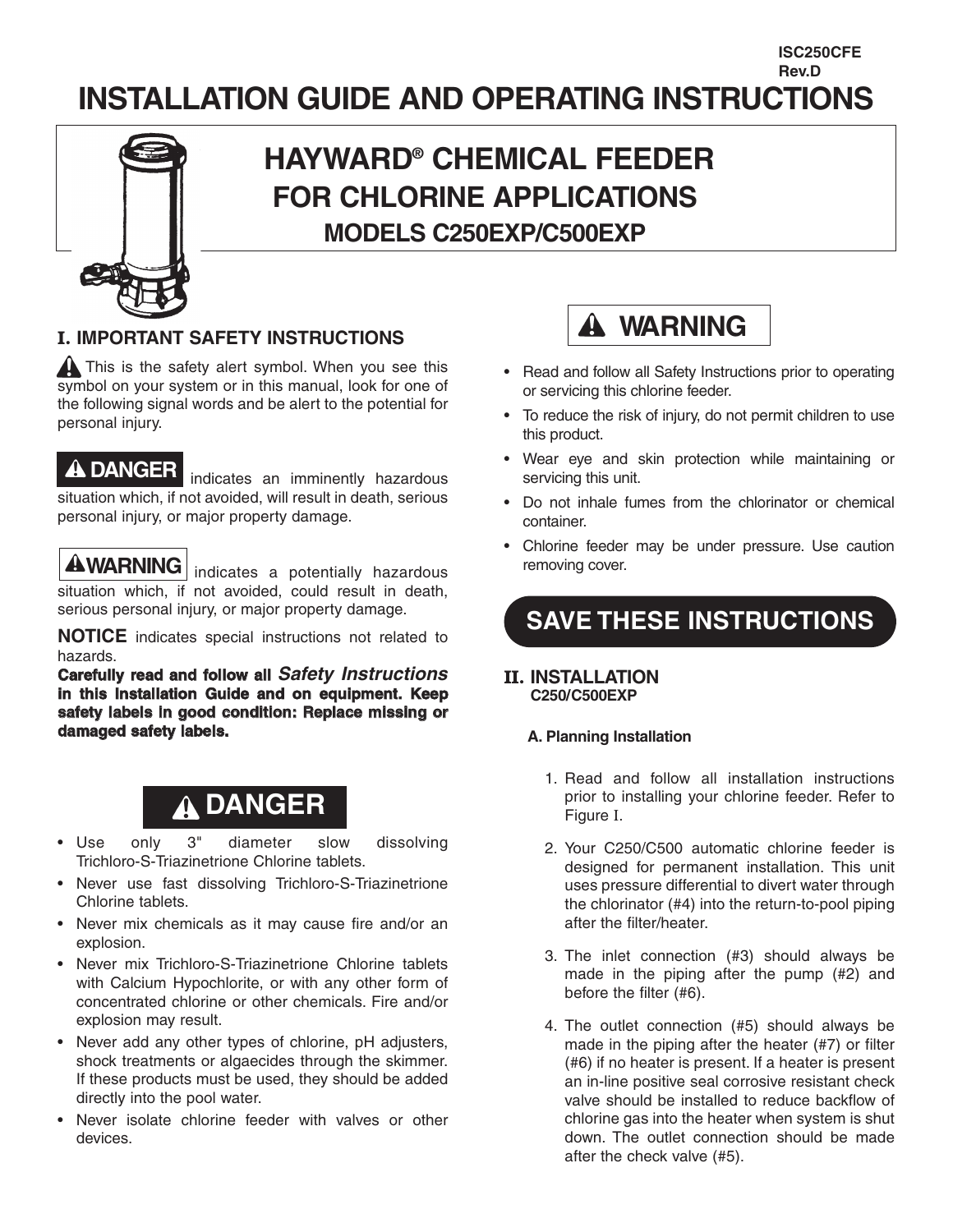

#### **B. Connection to Chlorinator**

- 1. Remove the polyethylene bag containing the control valve, check valve and Teflon tape from the chlorinator carton and remove items from bag.
- 2. Using the provided Teflon tape wrap th threads of the check valve and then thread it securely into the outlet port of the chlorinator. See figure II.
- 3. Similarly wrap the male threads of the control valve with Teflon tape and then thread it securely into the inlet port of the chlorinator. See figure II.

#### **C. Connection to Plumbing**

- 1. Once the chlorinator has been positioned following the instructions in "A" above and the control and check valves have been installed according to the instructions in "B" above piping connections to the chlorinator may be made using minimum schedule 40 PVC or CPVC pipe.
- 2. Connect the inlet and outlet ports of the chlorinator to the minimum schedule 40 pipe using "thread to slip" pipe adapter fittings not included with unit. Wrap threaded ends of the adapters with Teflon tape and use proper primer and adhesive for non-threaded (slip) connections.
- 3. After starting system, re-check all plumbing connections for leaks. Re-tighten threaded connections or remake slip connections if necessary.



### **III. DIRECTIONS FOR USE**

#### **GENERAL**

Before using your chlorinator, your pool/spa water should be properly balanced and conditioned and should have a chlorine residual of approximately 1.0 to 1.5 ppm. Follow dealer and chemical manufacturer's directions and instructions.

Check chlorine residual daily and adjust the dial valve for more or less chlorine. the chlorine demand for pools and spas varies based on usage, temperature, sunlight, etc. Initially, you'll have to experiment to determine the propr amount of chlorine and the correct valve setting required for your pool and filter time cycle. Follow chemical manufacturer's instructions for proper chlorine level.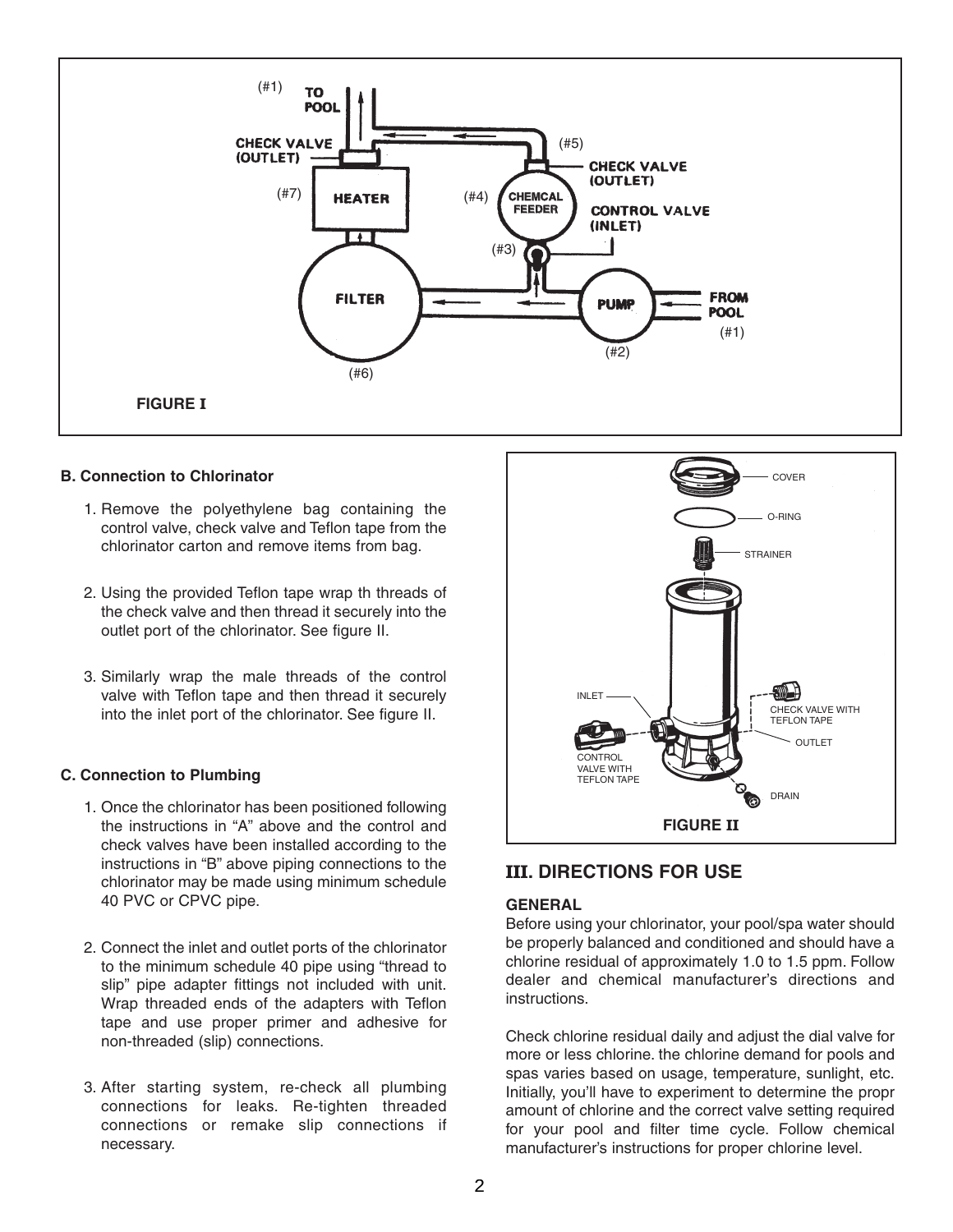#### **REFILLING CHLORINATOR**

# **DANGER**

- Use only 3" diameter slow dissolving Trichloro-S-Triazinetrione Chlorine tablets.
- Never use fast dissolving Trichloro-S-Triazinetrione Chlorine tablets.
- Never mix chemicals as it may cause fire and/or an explosion.
- Never mix Trichloro-S-Triazinetrione Chlorine tablets with Calcium Hypochlorite, or with any other form of concentrated chlorine or other chemicals. Fire and/or explosion may result.
- Never add any other types of chlorine, pH adjusters, sock treatments or algaecides through the skimmer. If these products must be used, they should be added directly into the pool water.
- Never isolate chlorine feeder with valve or other devices.

# **WARNING**

- Read and follow all Safety Instructions prior to operating or servicing this chlorine feeder.
- To reduce the risk of injury, do not permit children to use this product.
- Wear eye and skin protection while maintaining or servicing this unit.
- Do not inhale fumes from the chlorinator or chemical container.
- Chlorine feeder may be under pressure. Use caution removing cover.
- 1. Shut off all pumps and pump timers.
- 2. Turn chlorine feeder flow control valve to "OFF".
- 3. Verify chlorine feeder return line to pool is unrestricted.
- 4. Wait one minute to relieve system pressure before attempting to remove cover.
- 5. Remove cover. Use SP3100T cover opening tool if necessary.
- 6. Refill chlorine feeder only with 3" diameter slow dissolving Trichloro-S-Triazinetrione Chlorine Tablets.
- 7. Secure cover to chlorine feeder.
- 8. Turn flow control valve to desired setting and restart pump.

#### **IV. MAINTENANCE**

#### **A. To Change O-Ring**

- 1. Read and follow instructions in Steps 1 to 5 in Refilling Chlorinator section. (Opposite & Above)
- 2. Remove the O-Ring and replace with a Hayward replacement O-Ring (part no. SPX3000SV).
- 3. Replace cover. If chlorinator needs to be refilled, read and follow instructions in Steps 6 to 8 in Refilling Chlorinator section.

#### **B. Winterizing**

Where freezing temperatures can be expected, drain all water from chlorinator. (For in-line permanently installed unit remove drain plug). Carefully remove undissolved tablets, and rinse out chlorinator thoroughly with water. Replace cover and drain plug.

#### **C. Vacuuming**

When vacuuming, close flow control valve to prevent bypass of sediment and possible clogging of control valve.

#### **D. Lubrication**

Never use petroleum type lubricants on Cover O-Ring. To lubricate use Jack's No. 327 lube only.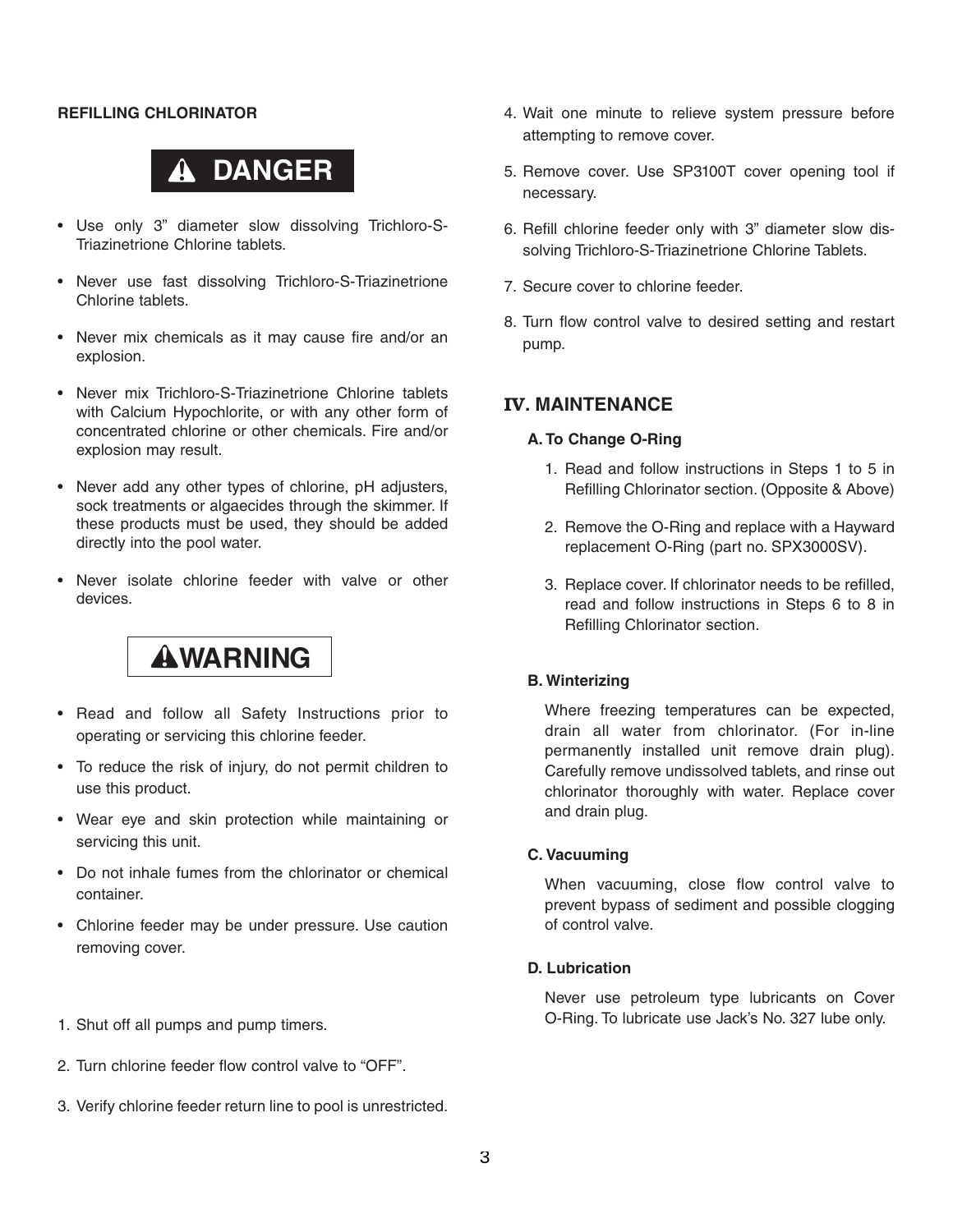# **PARTS FIGURES AND DIAGRAMS**

**PARTS**

| REF.<br>NO. | PART NO.       | <b>DESCRIPTION</b>                    | NO.<br>REQ'D. |
|-------------|----------------|---------------------------------------|---------------|
|             | SPX3000D2      | Cover                                 |               |
| 2           | SPX3000SV      | Cover O-Ring, Viton <sup>®</sup>      |               |
| 3           | CX500J         | Strainer                              |               |
| 4a          | CX500CV        | 3/4" Check Valve (C250CF & C500CF)    |               |
| 5a          | <b>CX500BV</b> | 3/4" Control Valve (C250CF & C500CF)  |               |
| 6           | SPX605Z2V      | Drain Plug O-Ring, Viton <sup>®</sup> |               |
| 7           | CX250Z14       | 1/2" Drain Plug                       |               |
| 8           | SP3100T        | Cover Opening Tool                    |               |



### **SPECIFICATIONS**

|                  |                  | <b>FEEDER WIDTH</b> |           | <b>FEEDER HEIGHT</b> |           | <b>MAXIMUM</b><br><b>WORKING PRESSURE</b> |            |
|------------------|------------------|---------------------|-----------|----------------------|-----------|-------------------------------------------|------------|
| <b>MODEL NO.</b> | <b>PIPE SIZE</b> | <b>INCHES</b>       | <b>CM</b> | <b>INCHES</b>        | <b>CM</b> | <b>PSI</b>                                | <b>BAR</b> |
| C250EXP          | $3/4"$ FIP       | 10.5                | 26.7      | 17.5                 | 44.5      | 29.4                                      |            |
| C500EXP          | $3/4"$ FIP       | 10.5                | 26.7      | 27.5                 | 69.9      | 29.4                                      |            |

### **PERFORMANCE DATA**

|                  | <b>Maximum Chemical Capacity</b><br><b>Chlorine</b> |           |               | Maximum Output Rate (1 hour)<br><b>Chlorine</b> | <b>Maximum Pool Size</b><br><b>Chlorine</b> |                   |
|------------------|-----------------------------------------------------|-----------|---------------|-------------------------------------------------|---------------------------------------------|-------------------|
| <b>MODEL NO.</b> | <b>Pounds</b>                                       | Kilograms | <b>Pounds</b> | Kilograms                                       | Gallons                                     | <b>Kiloliters</b> |
| C250EXP          | 16                                                  | 7.2       | 0.35          | 0.16                                            | 70.000                                      | 265               |
| C500EXP          | 30                                                  | 13.5      | 0.35          | 0.30                                            | 140.000                                     | 530               |



USE ONLY HAYWARD GENUINE REPLACEMENT PARTS

Pomona, CA Clemmons, NC Nashville, TN North Kingstown, RI Oakville, ON, Canada St. Vulbas, France

Wuxi, China

© 2004 Hayward Printed in U.S.A.

**Visit our website at www.haywardnet.com**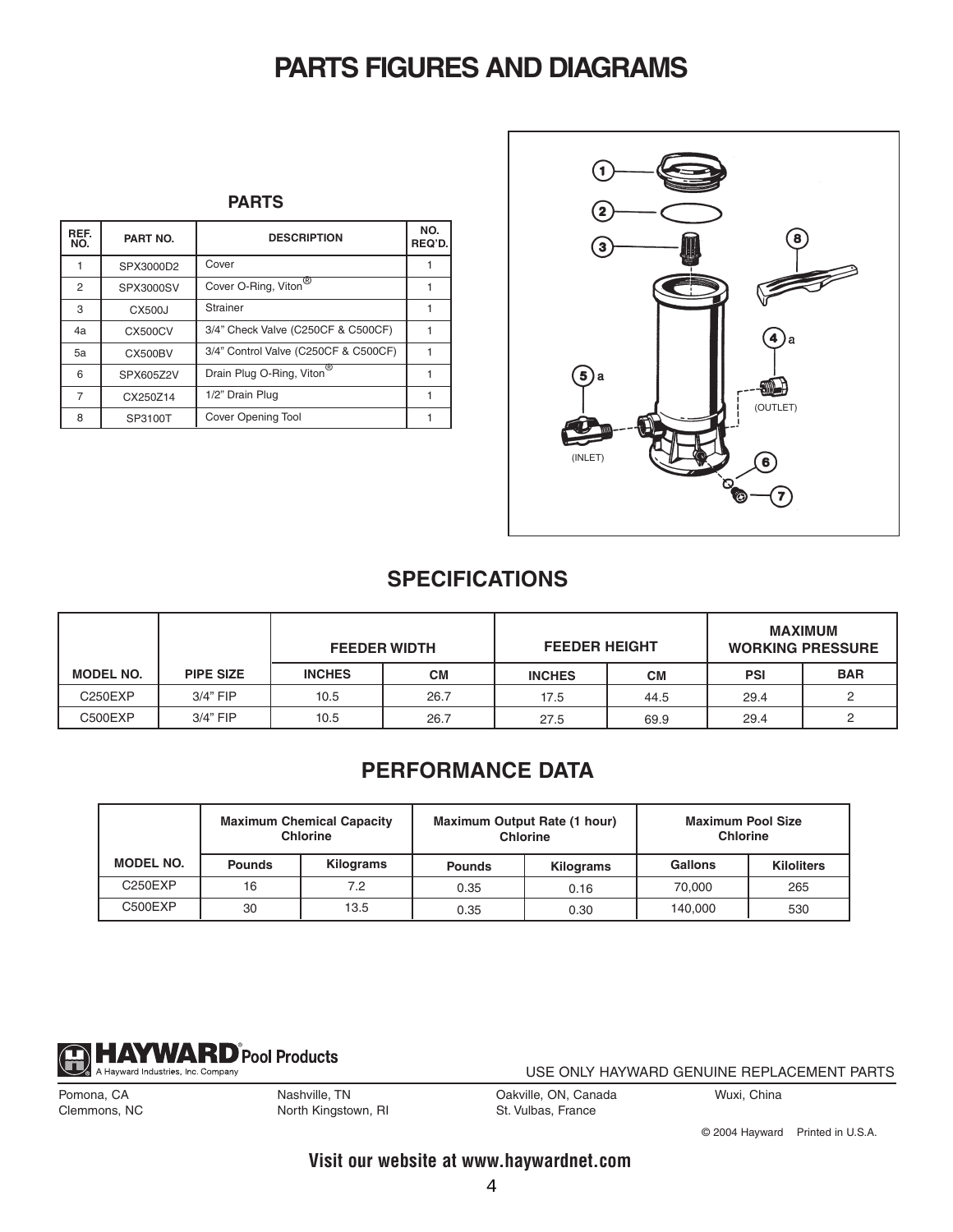### **GUÍA DE INSTALACIÓN E INSTRUCCIONES OPERATIVAS Rev.D**



## **ALIMENTADOR DE PRODUCTOS QUÍMICOS HAYWARD® PARA APLICACIONES DE CLORO MODELOS C250EXP/C500EXP**

#### **I. INSTRUCCIONES IMPORTANTES SOBRE SEGURIDAD**

Éste es el símbolo de alerta. Cuando vea este símbolo en su sistema o en este manual, busque una de las siguientes palabras de aviso y esté alerta ya que se pueden producir lesiones personales.

### **A PELIGRO**

indica una situación inminente de peligro que, si no se evita, provocará la muerte, lesiones personales graves o daños físicos importantes.

## **ADVERTENCIA** indica una situación potencial-

mente peligrosa que, si no se evita, podría provocar la muerte, lesiones personales graves, o daños físicas importantes.

**AVISO** indica instrucciones especiales no relacionadas con los peligros.

**Lea atentamente esta guía de instalación y siga todas las** *Instrucciones sobre seguridad* **y sobre el equipo. Mantenga las etiquetas de seguridad en buenas condiciones. Sustituya las etiquetas de seguridad que falten o estén dañadas.**

# **PELIGRO**

- Utilice solamente pastillas de cloro, ácido tricloroisocianúrico, de disolución lenta con un diámetro de 7,6 cm (3").
- Nunca utilice pastillas de cloro, ácido tricloroisocianúrico, de disolución rápida.
- Nunca mezcle productos químicos que puedan causar incendios o explosiones.
- Nunca mezcle las pastillas de cloro, ácido tricloroisocianúrico, con hipoclorito de calcio o con cualquier otra forma concentrada de cloro u otros productos químicos. Pueden producirse incendios o explosiones.
- Nunca añada ningún otro tipo de cloro, ajustadores de pH, tratamientos de choque o algicidas a través del skimmer. Si tuviera que utilizar estos productos, deben añadirse directamente al agua de la piscina.
- Nunca aísle el alimentador de cloro con válvulas u otros dispositivos.



**ISC250CFE**

- Lea y siga todas las instrucciones sobre seguridad antes de poner en funcionamiento o realizar tareas de servicio técnico en este alimentador de cloro.
- Para disminuir el riesgo de lesiones, no deje que los niños utilicen este producto.
- Utilice protección para los ojos y la piel mientras realiza tareas de mantenimiento o servicio técnico en esta unidad.
- No inhale los vapores del recipiente de producto químico o del clorinador.
- El alimentador de cloro podría estar presurizado. Tenga cuidado al retirar la tapa.

# **GUARDE ESTAS INSTRUCCIONES**

#### **II. INSTALACIÓN C250/C500EXP**

#### **A. Cómo planificar la instalación**

- 1. Lea y siga todas las instrucciones de instalación antes de instalar el alimentador de cloro. Consulte la figura I.
- 2. Su alimentador de cloro automático C250/C500 está diseñado para instalación permanente. Esta unidad utiliza diferenciales de presión para desviar el agua a través del clorinador (4) a la tubería de retorno a la piscina situada después del filtro/calentador.
- 3. La conexión de entrada (3) de la tubería debe hacerse siempre después de la bomba (2) y antes del filtro (6).
- 4. La conexión de salida (5) de la tubería debe hacerse siempre después del calentador (7) o del filtro (6) si no hubiera calentador. Si hay calentador debe instalarse una válvula de retención anti-corrosiva sellada para reducir el reflujo de gas cloro en el calentador cuando el sistema está apagado. La conexión de salida debe hacerse después de la válvula de retención (5).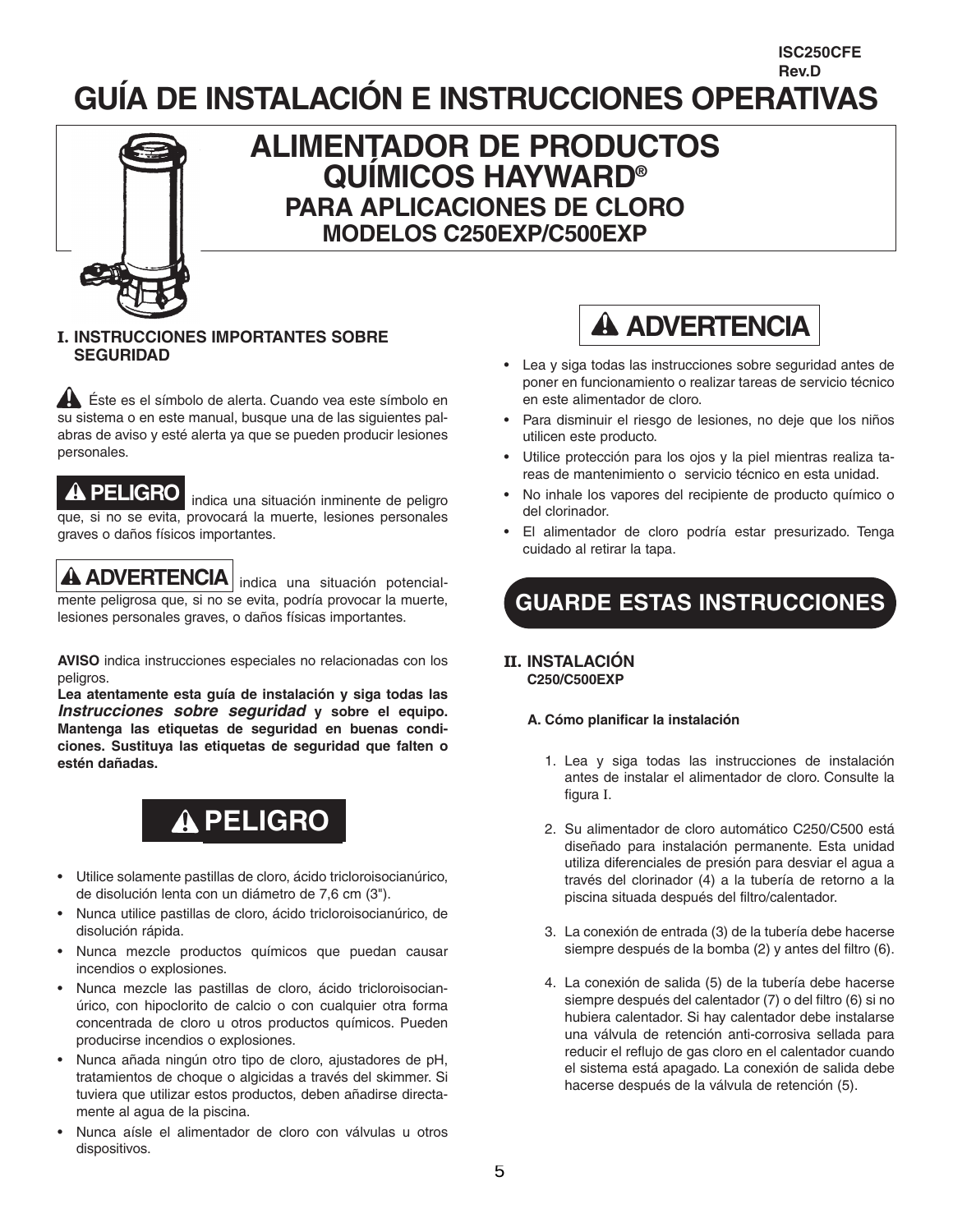

#### **B. Conexión al chlorinator**

- 1. Retire la bolsa de polietileno que contiene la válvula de control, compruebe la válvula de retención y la cinta adhesiva de teflón del cartón del clorinador y saque lo que haya dentro de la bolsa.
- 2. Utilice la cinta adhesiva de teflón suministrada para envolver las roscas de la válvula de retención y a continuación, enrósquela de forma segura en el orificio de salida del clorinador. Véase la figura II.
- 3. De forma similar, envuelva las roscas macho de la válvula de control con cinta adhesiva de teflón y a continuación, enrósquela de forma segura en el orificio de entrada del clorinador. Véase la figura II.

#### **C. Conexión a las tuberías**

- 1. Una vez que el clorinador se ha instalado siguiendo las instrucciones anteriores del apartado "A", y se han instalado las válvulas de retención y de control de acuerdo a las instrucciones anteriores del apartado "B", las conexiones de las tuberías al clorinador podrían realizarse con un tubo de PVC o CPVC 40 como mínimo.
- 2. Conecte los orificios de entrada y salida del clorinador al tubo de PVC o CPVC 40 utilizando adaptadores de tubos "a rosca por un lado y deslizante por otro" no incluidos con la unidad. Envuelva los extremos roscados de los adaptadores con cinta adhesiva de teflón y utilice el cebador adecuado y el adhesivo para las conexiones no roscadas (deslizantes).
- 3. Después de poner en funcionamiento el sistema, vuelva a comprobar todas las conexiones de las tuberías para ver si tienen fugas. Vuelva a apretar las conexiones a rosca o rehaga las conexiones deslizantes si fuera necesario.



#### **III. INSTRUCCIONES DE USO**

#### **GENERAL**

Antes de utilizar su clorinador, el agua de su piscina o bañera de hidromasaje debe estar correctamente equilibrada y acondicionada; debe tener un nivel de cloro residual de aproximadamente 1,0 a 1,5 ppm. Siga las indicaciones e instrucciones del distribuidor y del fabricante del producto químico.

Compruebe diariamente el nivel de cloro residual y ajuste la válvula esférica para más o menos cloro. Las necesidades de cloro de las piscinas y bañeras de hidromasaje varían dependiendo del uso, la temperatura, la luz solar, etc. Al principio, tendrá que experimentar para determinar la cantidad adecuada de cloro y el ajuste correcto de la válvula de su piscina y ciclo de tiempo de filtro. Siga las instrucciones del fabricante del producto químico sobre niveles adecuados de cloro.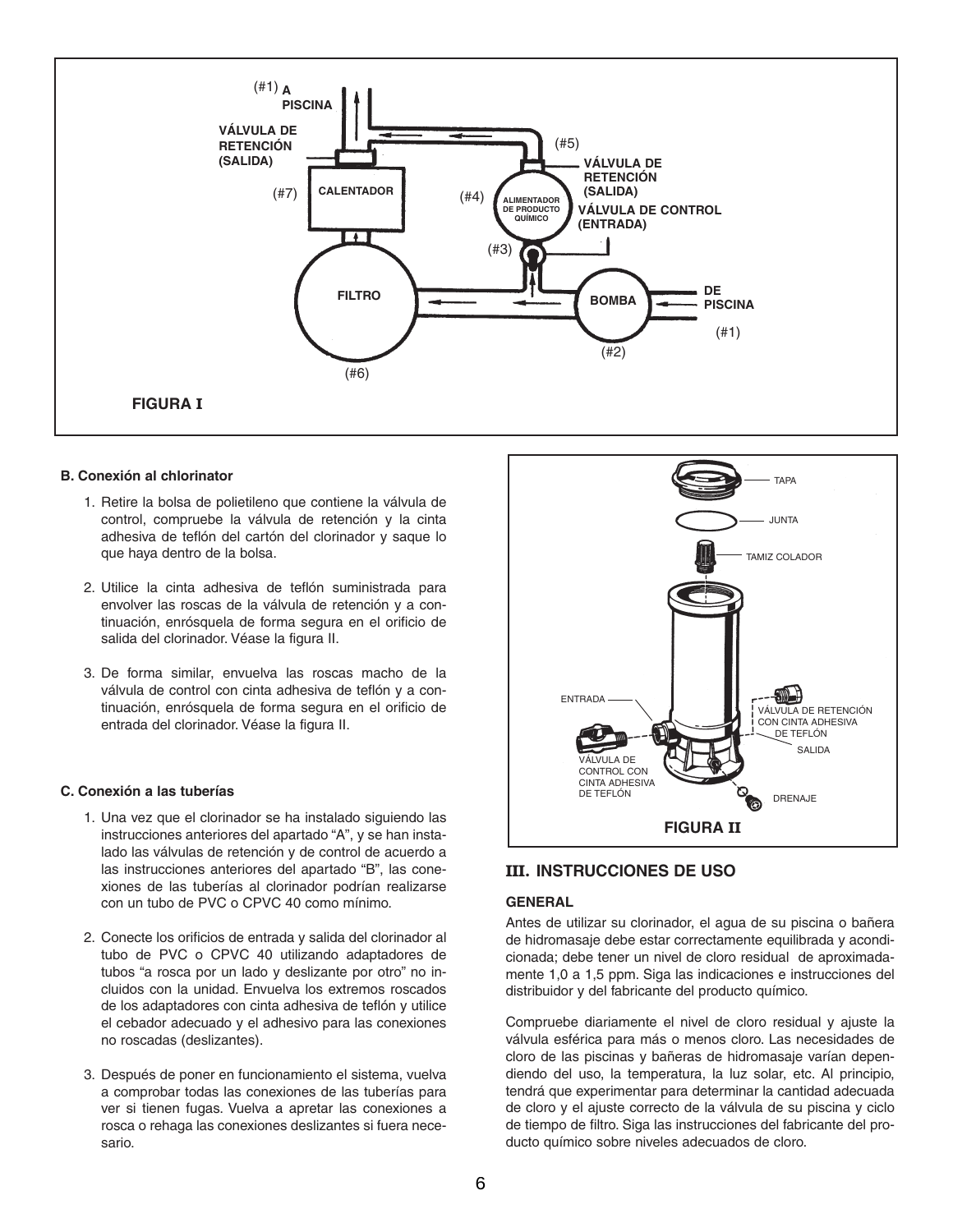#### **CÓMO VOLVER A LLENAR EL CLORINADOR**



- Utilice solamente pastillas de cloro, ácido tricloroisocianúrico, de disolución lenta con un diámetro de 7,6 cm (3").
- Nunca utilice pastillas de cloro, ácido tricloroisocianúrico, de disolución rápida.
- Nunca mezcle productos químicos que puedan causar incendios o explosiones.
- Nunca mezcle las pastillas de cloro, ácido tricloroisocianúrico, con hipoclorito de calcio o con cualquier otra forma concentrada de cloro u otros productos químicos. Pueden producirse incendios o explosiones.
- Nunca añada ningún otro tipo de cloro, ajustadores de pH, tratamientos de choque o algicidas a través del skimmer. Si tuviera que utilizar estos productos, deben añadirse directamente al agua de la piscina.
- Nunca aísle el alimentador de cloro con válvulas u otros dispositivos.

# **A ADVERTENCIA**

- Lea y siga todas las instrucciones sobre seguridad antes de poner en funcionamiento o realizar tareas de servicio técnico en este alimentador de cloro.
- Para disminuir el riesgo de lesiones, no deje que los niños utilicen este producto.
- Utilice protección para los ojos y la piel mientras realiza tareas de mantenimiento o servicio técnico en esta unidad.
- No inhale los vapores del recipiente de producto químico o del clorinador.
- El alimentador de cloro podría estar presurizado. Tenga cuidado al retirar la tapa.
- 1. Apague todas las bombas y temporizadores de la bomba.
- 2. Coloque la válvula de control de caudal del alimentador de cloro en "OFF" (APAGADO).
- 3. Compruebe que la tubería de retorno a la piscina del alimentador de cloro no está obstruida.
- 4. Espere un minuto para liberar la presión del sistema antes de intentar quitar la tapa.
- 5. Retire la tapa. Utilice la herramienta SP3100T para abrir la tapa si fuera necesario.
- 6. Vuelva a llenar el alimentador de cloro solamente con pastillas de cloro, ácido tricloroisocianúrico, de disolución lenta de 7,6 cm de diámetro (3").
- 7. Asegure la tapa al alimentador de cloro.
- 8. Coloque la válvula de control de caudal en el ajuste deseado y reinicie la bomba.

#### **IV. MANTENIMIENTO**

#### **A. Para cambiar la junta**

- 1 Lea y sigas las instrucciones de los pasos 1 a 5 de la sección de Cómo volver a llenar el clorinador. (Opuesto y Anterior)
- 2. Retire la junta y sustitúyala por una junta de repuesto Hayward (nº de pieza SPX3000SV).
- 3. Vuelva a colocar la tapa. Si fuera necesario volver a llenar el clorinador, lea y siga las instrucciones de los pasos 6 a 8 de la sección Cómo volver a llenar el clorinador.

#### **B. Preparación para el invierno**

Cuando se esperan temperaturas bajo cero, drene todo el agua del clorinador (en la unidad en línea instalada permanentemente, retire el tapón de drenaje). Retire con cuidado las pastillas no disueltas y lave bien el clorinador con agua. Vuelva a colocar la tapa y el tapón de drenaje.

#### **C. Vacío**

Cuando haga el vacío, cierre la válvula de control del caudal para evitar la entrada de sedimentos y la posible obstrucción de la válvula de control.

#### **D. Lubricación**

Nunca utilice lubricantes con petróleo en la junta de la tapa. Para lubricar utilice solamente lubricante Jack's No. 327.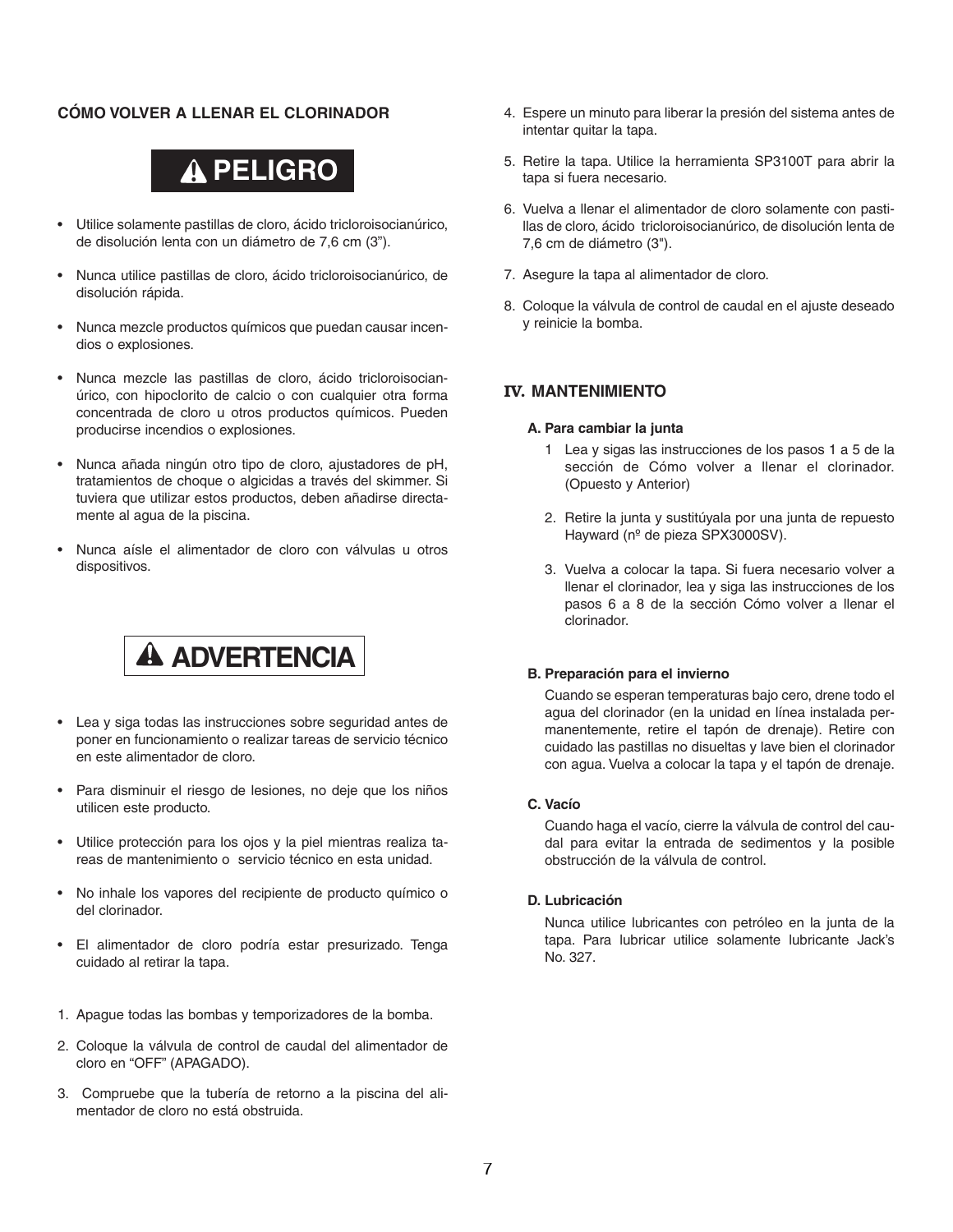# **FIGURASY DIAGRAMAS DE LAS PIEZAS**

| Nº<br>REF.     | Nº PIEZA       | <b>DESCRIPCIÓN</b>                                         | $N^{\circ}$ DE<br><b>PIEZAS</b><br><b>NECESARIO</b> |
|----------------|----------------|------------------------------------------------------------|-----------------------------------------------------|
|                | SPX3000D2      | Tapa                                                       |                                                     |
| $\mathfrak{p}$ | SPX3000SV      | Junta de la tapa, Viton <sup>®</sup>                       |                                                     |
| 3              | CX500J         | Tamiz colector                                             |                                                     |
| 4a             | CX500CV        | Válvula de retención de 1,9 cm (3/4")<br>(C250CF y C500CF) |                                                     |
| 5а             | <b>CX500BV</b> | Válvula de control de 1,9 cm (3/4")<br>(C250CF v C500CF)   |                                                     |
| 6              | SPX605Z2V      | Junta del tapón de drenaje, Viton®                         |                                                     |
| 7              | CX250Z14       | Tapón de drenaje de 1,25 cm (1/2")                         |                                                     |
| 8              | SP3100T        | Herramienta para abrir la tapa                             |                                                     |



### **ESPECIFICACIONES**

|                   | <b>TAMAÑO DE</b>  |                 | <b>ANCHURA DEL ALIMENTADOR</b> | <b>ALTURA DEL ALIMENTADOR</b> |      | <b>PRESIÓN MÁXIMA</b><br><b>DE TRABAJO</b> |            |
|-------------------|-------------------|-----------------|--------------------------------|-------------------------------|------|--------------------------------------------|------------|
| <b>MODELO NO.</b> | <b>LA TUBERÍA</b> | <b>PULGADAS</b> | <b>CM</b>                      | <b>PULGADAS</b>               | CМ   | <b>PSI</b>                                 | <b>BAR</b> |
| C250EXP           | FIP 1.9 CM (3/4") | 10,5            | 26.7                           | 17,5                          | 44.5 | 29.4                                       |            |
| C500EXP           | FIP 1.9 CM (3/4") | 10.5            | 26,7                           | 27,5                          | 69.9 | 29,4                                       |            |

### **DATOS DE RENDIMIENTO**

|                   | Capacidad máxima<br>del producto químico<br>Cloro |            |        | Velocidad máxima de salida (1 hora)<br>Cloro | Tamaño máximo de la piscina<br>Cloro |                   |
|-------------------|---------------------------------------------------|------------|--------|----------------------------------------------|--------------------------------------|-------------------|
| <b>MODELO NO.</b> | Libras                                            | Kilogramos | Libras | Kilogramos                                   | Galones                              | <b>Kilolitros</b> |
| C250EXP           | 16                                                | 7.2        | 0.35   | 0.16                                         | 70.000                               | 265               |
| C500EXP           | 30                                                | 13,5       | 0.35   | 0.30                                         | 140.000                              | 530               |



USE SOLAMENTE REPUESTOS GENUINOS HAYWARD

Pomona, CA Clemmons, NC Nashville, TN North Kingstown, RI Oakville, ON, Canada St. Vulbas, France

Wuxi, China

© 2004 Hayward Imprimido en EE.UU.

**Visite nuestro sitio web en www.haywardnet.com**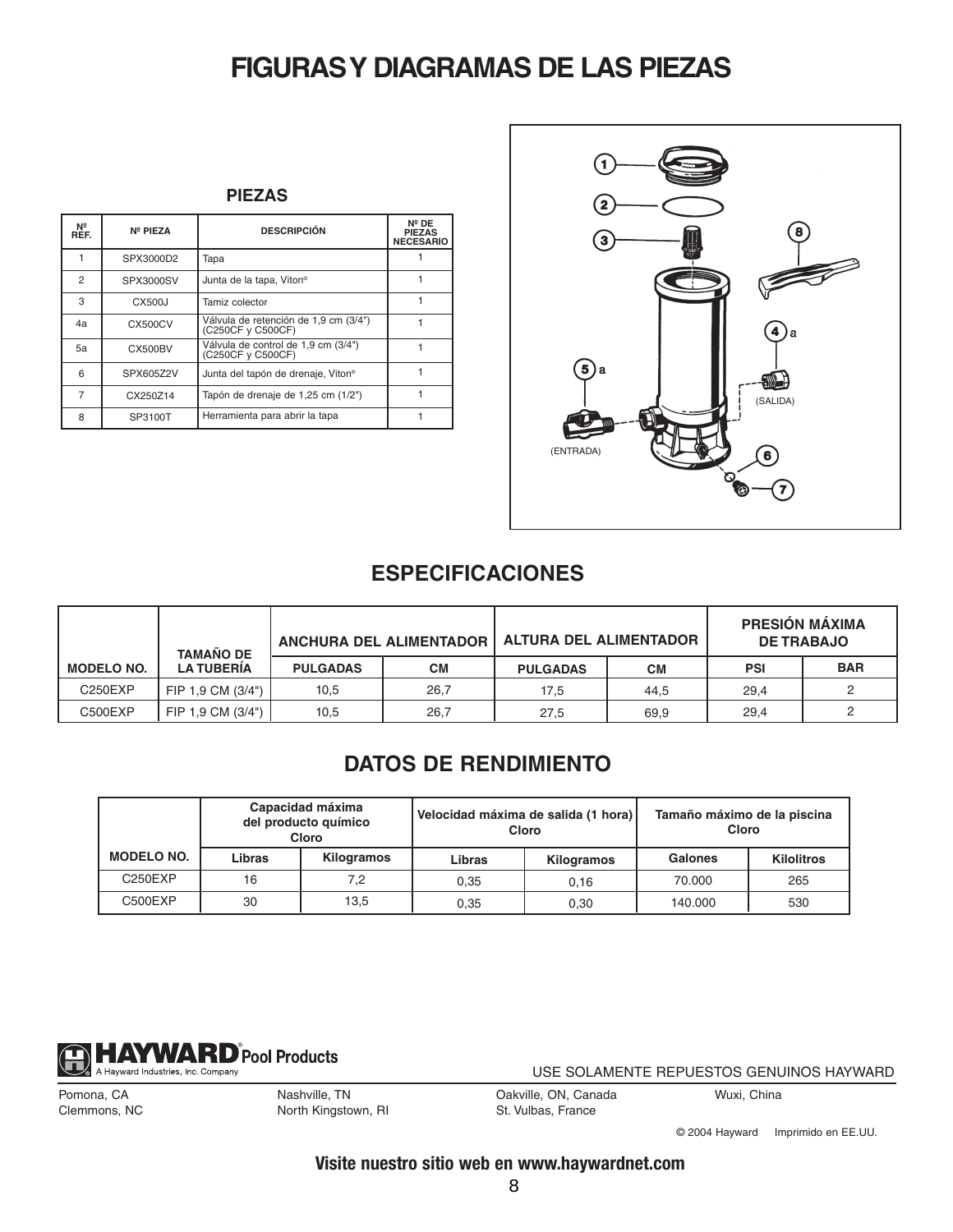### **MANUEL D'INSTALLATION ET MODE D'EMPLOI Rev.D**

# **HAYWARD® DOSEUR DE PRODUITS CHIMIQUES TRAITEMENTS CHLORE MODÈLES C250EXP/C500EXP**

### **I. DIRECTIVES DE SÉCURITÉ IMPORTANTES**

A Ceci est le symbole indiquant une alerte de sécurité. Lorsque vous voyez ce symbole sur votre système ou dans ce manuel, il est accompagné de l'un des mots suivants pour signaler le risque potentiel de blessure corporelle.

**DANGER** indique une situation de danger imminent entraînant le décès, de graves blessures corporelles ou de sérieux dommages matériels si elle n'est pas évitée.

**AVERTISSEMENT** indique une situation de danger potentiel pouvant entraîner le décès, de graves blessures corporelles ou de sérieux dommages matériels si elle n'est pas évitée.

**REMARQUE** indique les directives spéciales sans rapport avec la sécurité.

**Lisez et observez attentivement l'ensemble des** *Directives de sécurité* **dans ce Manuel d'installation et sur l'équipement. Conservez les étiquettes de sécurité en bon état : Remplacez les étiquettes de sécurité manquantes ou endommagées.**



- Utilisez uniquement les pastilles de chlore trichloro-striazinetrione à dissolution lente d'un diamètre de 3 po.
- N'utilisez jamais les pastilles de chlore trichloro-s-triazinetrione à dissolution rapide.
- Ne mélangez jamais les produits chimiques, sous risque de provoquer un incendie et/ou une explosion.
- Ne mélangez jamais les pastilles de chlore trichloro-s-triazinetrione avec du chlorure de chaux ou avec d'autres formes de chlore concentré ou d'autres produits chimiques, sous risque de provoquer un incendie et/ou une explosion.
- N'ajoutez jamais d'autres types de chlore, des ajusteurs de pH, traitements de choc ou algicides par le skimmer. Si ces produits doivent être utilisés, ils doivent être ajoutés directement à l'eau de la piscine.
- N'isolez jamais le doseur de chlore avec des valves ou d'autres dispositifs.

# **A AVERTISSEMENT**

**ISC250CFE**

- Lisez et observez attentivement l'ensemble des Directives de sécurité avant d'utiliser ou d'effectuer la maintenance de ce doseur de chlore.
- Pour réduire le risque de blessure, ne permettez pas aux enfants d'utiliser ce produit.
- Portez des lunettes et gants de protection pendant la maintenance ou la réparation de ce système.
- N'inhalez pas les fumées du chlorinateur ou du conteneur de produit chimique.
- Le doseur de chlore peut être sous pression. Enlevez le couvercle avec précaution.

**CONSERVEZ CES INSTRUCTIONS**

#### **II. INSTALLATION C250/C500EXP**

#### **A. Planification de l'installation**

- 1. Lisez et observez l'ensemble des directives avant d'installer votre doseur de chlore. I.
- 2. Votre doseur de chlore automatique C250/C500 est conçu pour une installation permanente. Ce système utilise un différentiel de pression pour dévier l'eau par le chlorinateur (n° 4) et dans la tuyauterie de retour vers la piscine après le filtre/réchauffeur.
- 3. Le raccordement d'arrivée (n° 3) dans la tuyauterie doit toujours se situer après la pompe (n° 2) et avant le filtre (n° 6).
- 4. Le raccordement de sortie (n° 5) dans la tuyauterie doit toujours se situer après le réchauffeur (n° 7), ou le filtre (n° 6) s'il n'y a pas de réchauffeur. En présence d'un réchauffeur, il faut installer un clapet anti-retour en ligne, anti-corrosion et à joint d'étanchéité positif pour réduire le reflux de gaz de chlore dans le réchauffeur lorsque le système est éteint. Le raccordement de sortie doit se situer après le clapet antiretour (n° 5).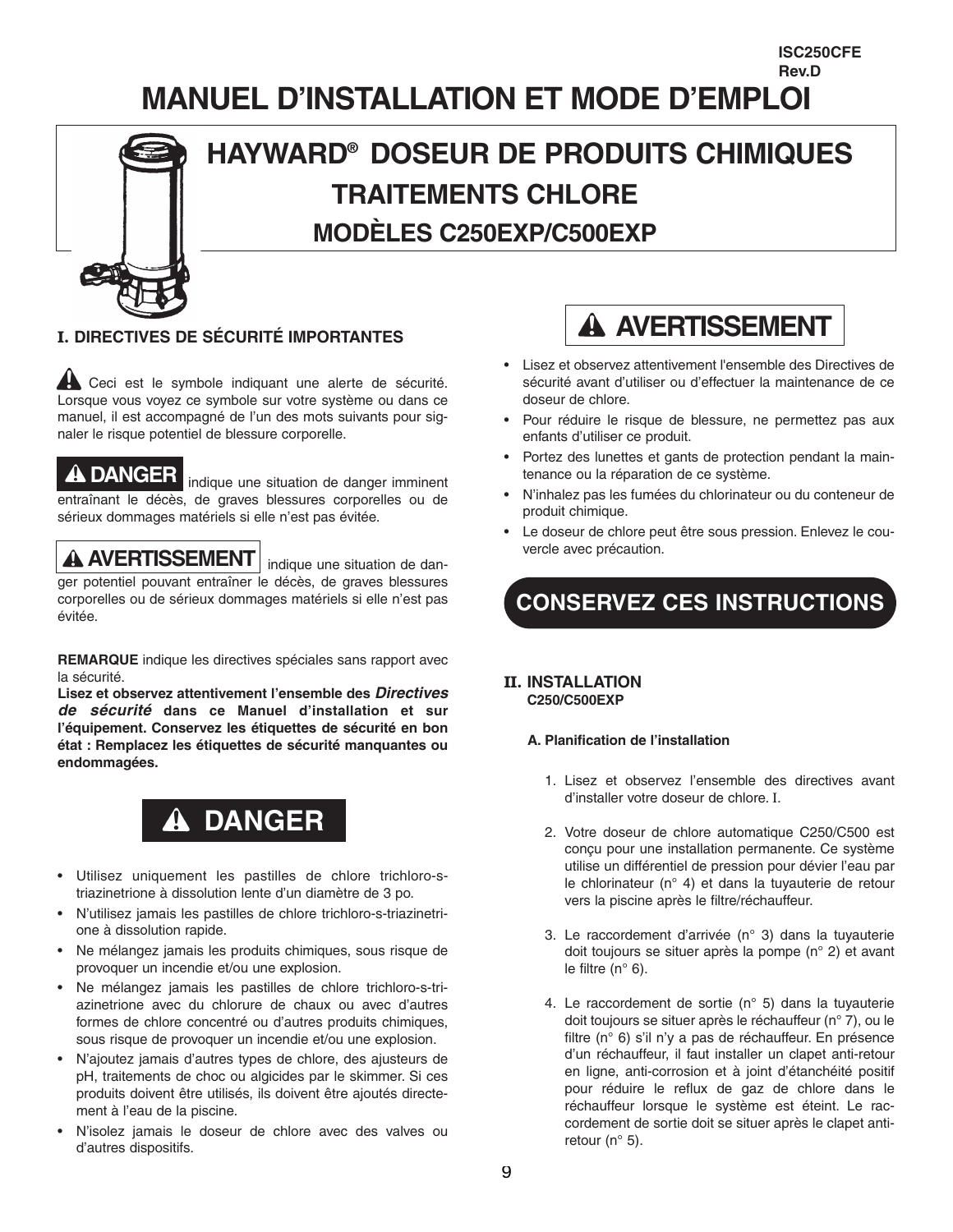

#### **B. Raccordement au chlorinateur**

- 1. Retirez le sac en polyéthylène contenant la vanne régulatrice de débit, le clapet anti-retour et le ruban téflon de la boîte du chlorinateur et sortez les articles du sac.
- 2. Enveloppez le filetage du clapet anti-retour avec le ruban téflon fourni, puis vissez-le fermement au port de sortie du chlorinateur. Consultez la Figure II.
- 3. De la même manière, enveloppez le filetage mâle de la vanne régulatrice de débit avec le ruban téflon fourni, puis vissez-la fermement au port d'arrivée du chlorinateur. Consultez la Figure II.

#### **C. Raccordement à la plomberie**

- 1. Lorsque le chlorinateur est en place conformément aux instructions de la section « A » ci-dessus et que la vanne régulatrice de débit et le clapet anti-retour sont installés conformément aux instructions de la section « B » ci-dessus, les raccordements de tuyauterie au chlorinateur peuvent être effectués en utilisant des tuyaux de PVC ou CPVC, série 40 minimum.
- 2. Raccordez les ports d'arrivée et de sortie du chlorinateur au tuyau série 40 minimum avec des raccords de tuyau filetés non inclus avec le système. Enveloppez les extrémités filetées des raccords avec du ruban téflon et utilisez un apprêt et un adhésif adaptés pour les raccords non filetés.
- 3. Après avoir démarré le système, vérifiez à nouveau tous les raccordements de plomberie pour éviter les fuites. Selon les besoins, resserrez les raccords filetés ou refaire les raccordements non filetés.



#### **III. MODE D'EMPLOI**

#### **GÉNÉRALITÉS**

Avant d'utiliser votre chlorinateur, l'eau de la piscine/du bain à remous doit être adéquatement équilibrée et conditionnée, avec un taux de chlore résiduel d'environ 1 à 1,5 ppm. Observez les directives et modes d'emploi du revendeur et du fabricant de produit chimique.

Vérifiez quotidiennement le taux de chlore résiduel et réglez la vanne à cadran pour augmenter ou diminuer le chlore. Selon la piscine ou le bain à remous, la demande en chlore varie en fonction de l'usage, de la température, de la lumière du soleil, etc. Il faut commencer par expérimenter pour déterminer la quantité de chlore et le réglage de vanne requis pour la durée du cycle de filtrage de votre piscine. Observez les instructions du fabricant de produit chimique pour obtenir le taux de chlore adéquat.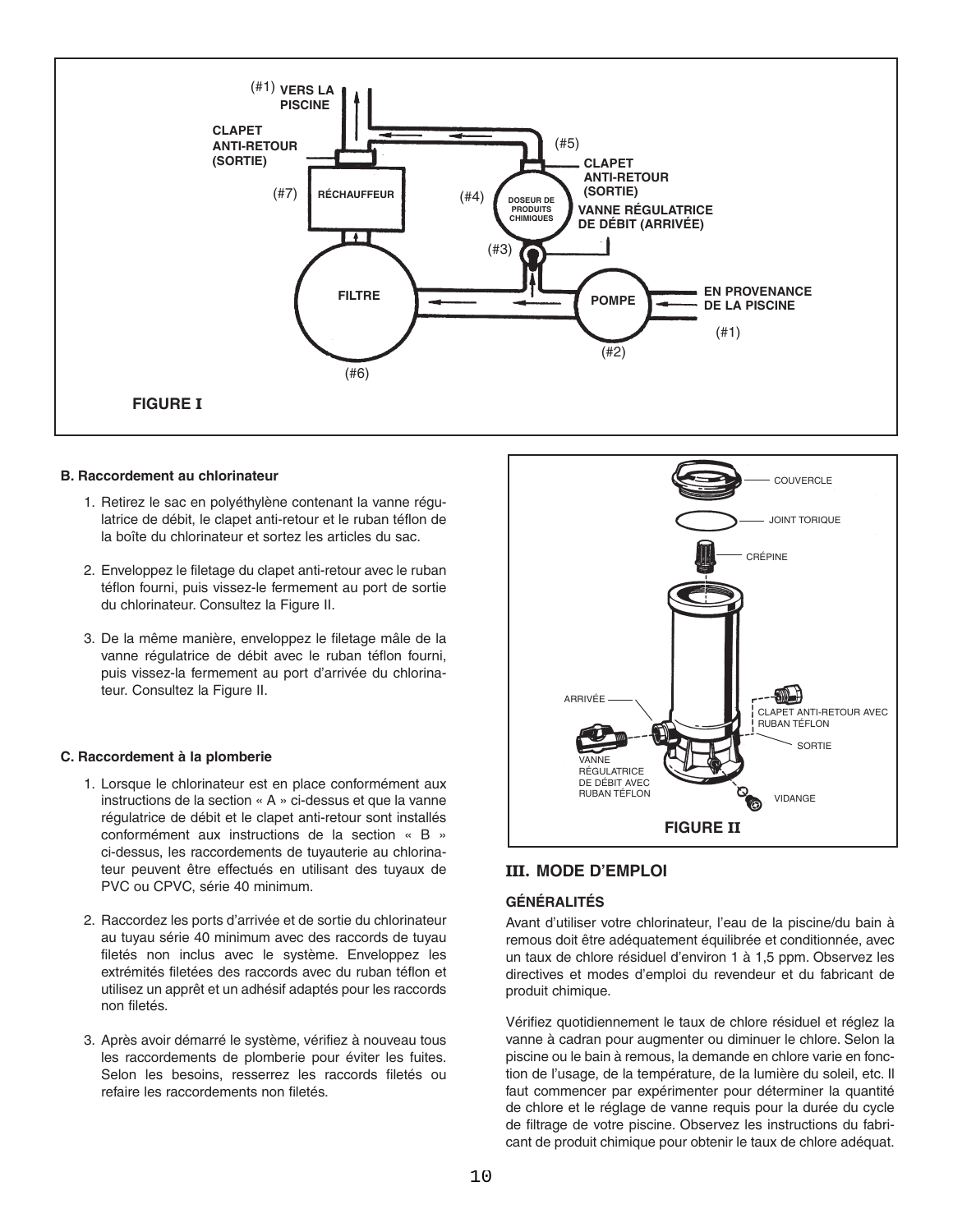#### **RECHARGEMENT DU CHLORINATEUR**



- Utilisez uniquement les pastilles de chlore trichloro-striazinetrione à dissolution lente d'un diamètre de 3 po.
- N'utilisez jamais les pastilles de chlore trichloro-s-triazinetrione à dissolution rapide.
- Ne mélangez jamais les produits chimiques, sous risque de provoquer un incendie et/ou une explosion.
- Ne mélangez jamais les pastilles de chlore trichloro-s-triazinetrione avec du chlorure de chaux ou avec d'autres formes de chlore concentré ou d'autres produits chimiques, sous risque de provoquer un incendie et/ou une explosion.
- N'ajoutez jamais d'autres types de chlore, des ajusteurs de pH, traitements de choc ou algicides par le skimmer. Si ces produits doivent être utilisés, ils doivent être ajoutés directement à l'eau de la piscine.
- N'isolez jamais le doseur de chlore avec des valves ou d'autres dispositifs.

# **A AVERTISSEMENT**

- Lisez et observez attentivement l'ensemble des Directives de sécurité avant d'utiliser ou d'effectuer la maintenance de ce doseur de chlore.
- Pour réduire le risque de blessure, ne permettez pas aux enfants d'utiliser ce produit.
- Portez des lunettes et gants de protection pendant la maintenance ou la réparation de ce système.
- N'inhalez pas les fumées du chlorinateur ou du conteneur de produit chimique.
- Le doseur de chlore peut être sous pression. Enlevez le couvercle avec précaution.
- 1. Éteignez toutes les pompes et minuteurs de pompe.
- 2. Mettez la vanne régulatrice de débit du doseur de chlore sur « OFF » (arrêt).
- 3. Assurez-vous que la tuyauterie de retour vers la piscine provenant du doseur de chlore n'est pas obstruée.
- 4. Attendez une minute que la pression du système diminue avant d'ôter le couvercle.
- 5. Retirez le couvercle. Au besoin, utilisez l'outil SP3100T pour l'ouverture du couvercle.
- 6. Rechargez le doseur uniquement avec les pastilles de chlore trichloro-s-triazinetrione à dissolution lente d'un diamètre de 3 po.
- 7. Vissez le couvercle sur le doseur de chlore.
- 8. Mettez la vanne régulatrice de débit sur le réglage souhaité puis redémarrez la pompe.

#### **IV. MAINTENANCE**

#### **A. Pour changer le joint torique**

- 1 Lisez et observez les directives des étapes 1 à 5 de la section « Rechargement du chlorinateur ». (opposé et au dessus)
- 2. Retirez le joint torique et remplacez-le par un joint torique de rechange Hayward (n° réf. SPX3000SV).
- 3. Replacez le couvercle. Si le chlorinateur doit être rechargé, lisez et observez les directives des étapes 6 à 5 de la section « Rechargement du chlorinateur ».

#### **B. Hivernage**

Si des températures inférieures à 0° C sont prévues, vidangez toute l'eau du chlorinateur. (Pour les systèmes en ligne installés de façon permanente, retirez le bouchon de vidange.) Retirez avec précaution les pastilles non dissoutes et rincez bien le chlorinateur à l'eau. Replacez le couvercle et le bouchon de vidange.

#### **C. Aspiration**

Pendant l'aspiration, fermez la vanne régulatrice de débit pour éviter la dérivation de sédiment et l'obstruction potentielle de la vanne.

#### **D. Lubrification**

N'utilisez jamais de lubrifiants de type pétrolier sur le joint torique du couvercle. Utilisez uniquement le lubrifiant Jack n° 327.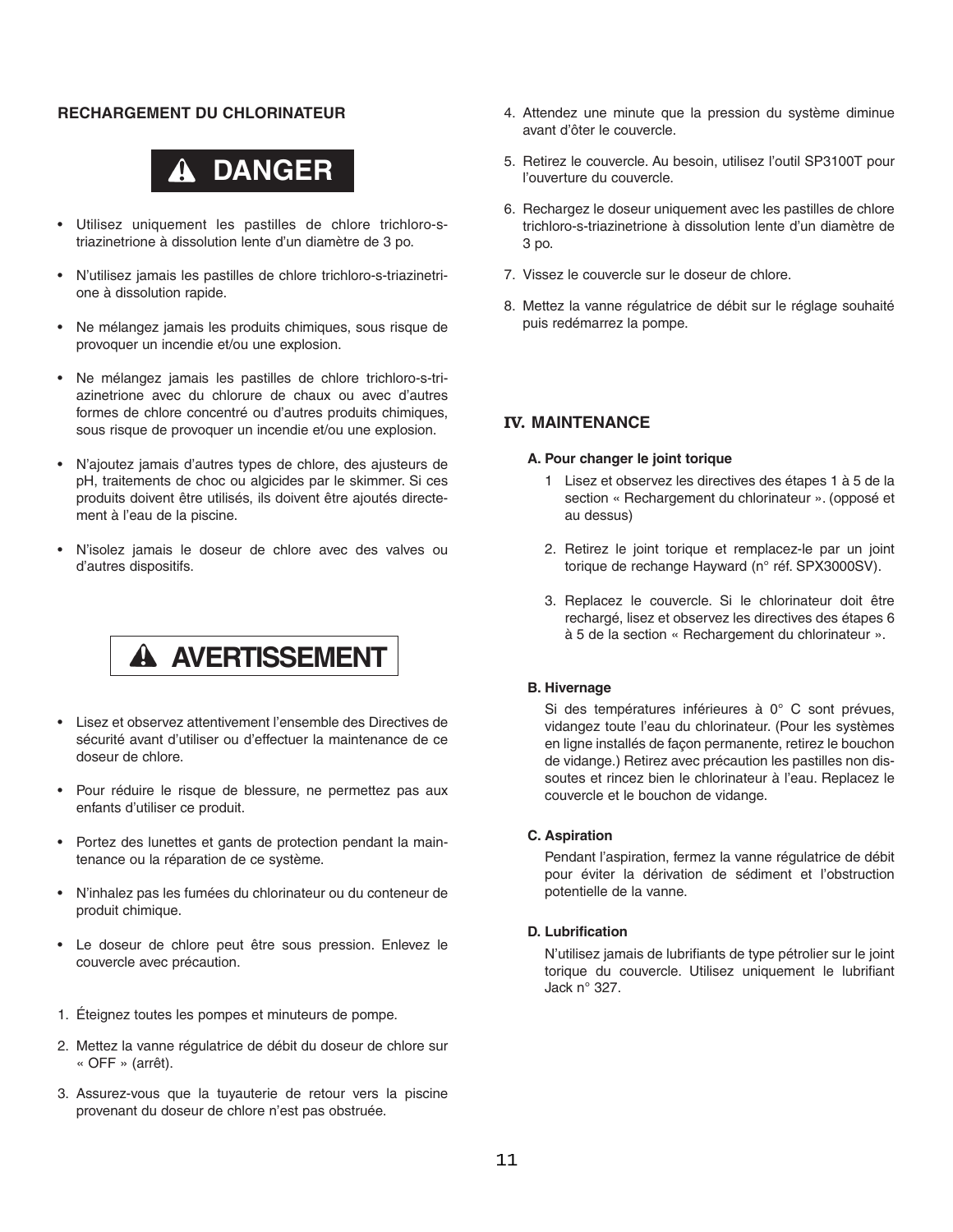# **FIGURES ET SCHÉMAS DES PIÈCES**

| N°<br>Réf.     | N° PIÈCE       | <b>DESCRIPTION</b>                                         | $N^{\circ}$<br><b>REQUIS</b> |
|----------------|----------------|------------------------------------------------------------|------------------------------|
|                | SPX3000D2      | Couvercle                                                  |                              |
| $\overline{2}$ | SPX3000SV      | Joint torique de couvercle, Viton®                         |                              |
| 3              | CX500J         | Crépine                                                    |                              |
| 4a             | CX500CV        | Clapet anti-retour 3/4 po<br>(C250CF & C500CF)             |                              |
| 5а             | <b>CX500BV</b> | Vanne régulatrice de débit 3/4 po<br>(C250CF & C500CF)     |                              |
| 6              | SPX605Z2V      | Joint torique de bouchon de<br>vidange. Viton <sup>®</sup> |                              |
|                | CX250Z14       | Bouchon de vidange 1/2 po                                  |                              |
| 8              | SP3100T        | Outil d'ouverture du couvercle                             |                              |



## **CARACTÉRISTIQUES TECHNIQUES**

|                    | <b>TAILLE</b>   | <b>LARGEUR DU DOSEUR</b> |           | <b>HAUTEUR DU DOSEUR</b> |      | <b>PRESSION DE</b><br><b>TRAVAIL MAXIMUM</b> |             |
|--------------------|-----------------|--------------------------|-----------|--------------------------|------|----------------------------------------------|-------------|
| $N^{\circ}$ MODELE | <b>DE TUYAU</b> | <b>POUCES</b>            | <b>CM</b> | <b>POUCES</b>            | CМ   | <b>PSI</b>                                   | <b>BARS</b> |
| C250EXP            | 3/4 PO FIP      | 10,5                     | 26,7      | 17,5                     | 44.5 | 29,4                                         |             |
| C500EXP            | 3/4 PO FIP      | 10,5                     | 26,7      | 27,5                     | 69,9 | 29.4                                         |             |

## **DONNÉES DE PERFORMANCE**

|                    | Capacité chimique maximum<br><b>Chlore</b> |             |        | Débit maximum (1 heure)<br><b>Chlore</b> | Taille de piscine maximum<br><b>Chlore</b> |                   |
|--------------------|--------------------------------------------|-------------|--------|------------------------------------------|--------------------------------------------|-------------------|
| $N^{\circ}$ MODÈLE | <b>Livres</b>                              | Kilogrammes | Livres | Kilogrammes                              | <b>Gallons</b>                             | <b>Kilolitres</b> |
| C250EXP            | 16                                         | 7,2         | 0.35   | 0.16                                     | 70 000                                     | 265               |
| C500EXP            | 30                                         | 13.5        | 0.35   | 0.30                                     | 140 000                                    | 530               |



UTILISER EXCLUSIVEMENT DES PIÈCES DE RECHANGE HAYWARD D'ORIGINE

Pomona, CA Clemmons, NC Nashville, TN

Oakville, ON, Canada St. Vulbas, France

Wuxi, China

North Kingstown, RI

© 2004 Hayward Imprimé aux E-U

### **Visitez notre site Web à www.haywardnet.com**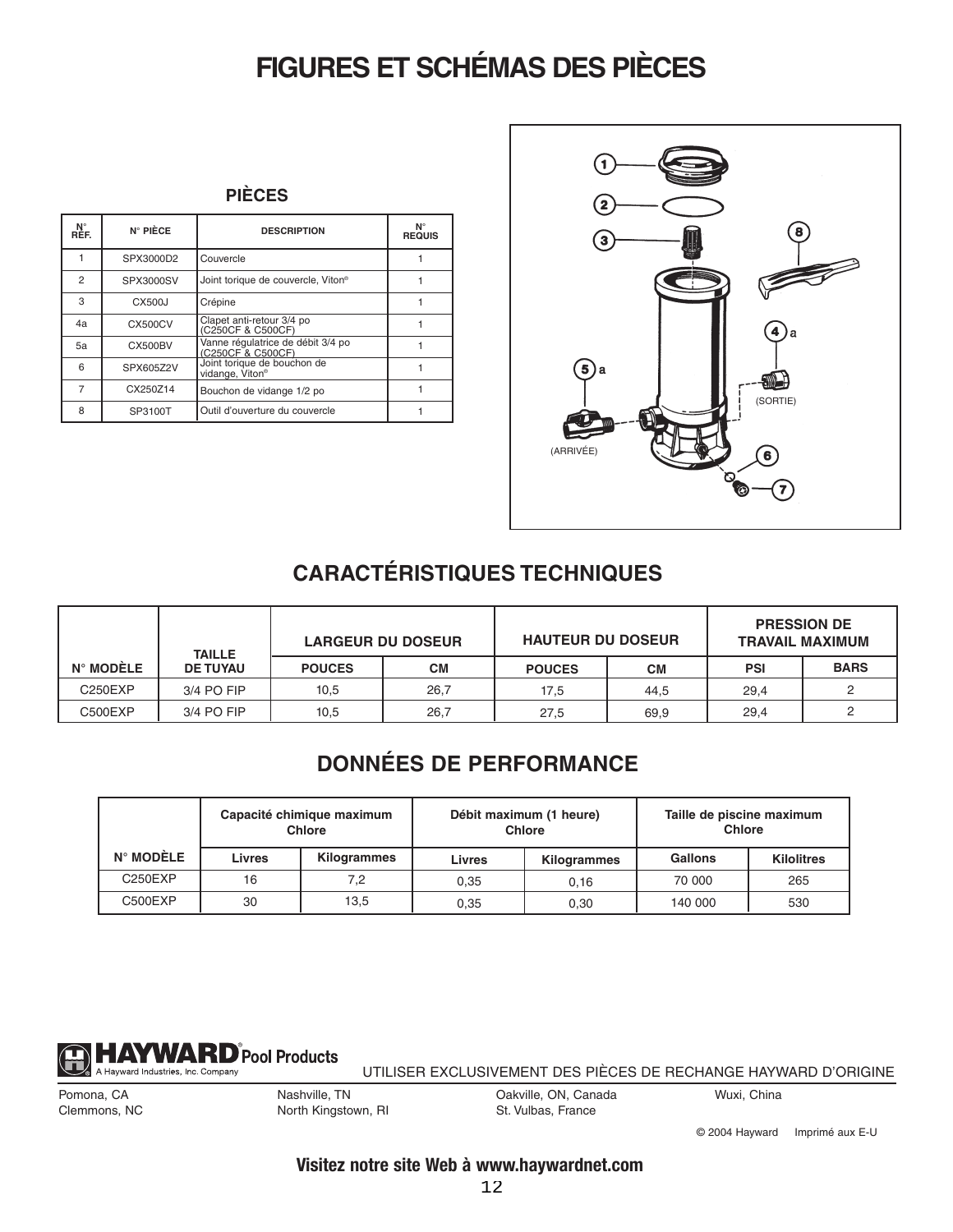# **EINBAU- UND BETRIEBSANLEITUNG**



# **HAYWARD® CHEMIKALIENDOSIERER FÜR CHLORANWENDUNGEN MODELLE C250EXP/C500EXP**

#### **I. WICHTIGER SICHERHEITSHINWEIS**

**And Mit diesem Symbol sind Sicherheitshinweise gekennzeich**net. Wenn Sie diesem Symbol auf Ihrer Anlage oder in diesem Handbuch begegnen, achten Sie auf einen der folgenden Begriffe, mit denen auf potentielle Körperverletzungsrisiken hingewiesen wird.

### **GEFAHR**

deutet auf eine unmittelbar drohende Gefahrensituation hin, die bei Anhalten zu schweren Körperverletzungen mit möglicher Todesfolge oder zumindest hohen Sachschäden führen kann.

### **WARNUNG**

deutet auf eine potentielle Gefahrensituation hin, die bei Anhalten zu schweren Körperverletzungen mit möglicher Todesfolge oder zumindest zu hohen Sachschäden führen kann.

**HINWEIS** kennzeichnet Sonderanweisungen ohne Relevanz für Risiken.

**Lesen und beachten Sie alle in dieser Einbauanleitung und auf den Geräten angebrachten** *Sicherheitshinweise***. Hinweisetiketten in gutem Zustand halten: Abgelöste oder beschädigte Etiketten mit Sicherheitshinweisen sind zu ersetzen.**•

# **GEFAHR**

- Nur langsam auflösende Trichlor-S-Triazinetrione Chlortabs mit 3" (7,26 cm) Durchmesser verwenden.
- Nie schnell auflösende Trichlor-S-Triazinetrione Chlortabs verwenden.
- Chemikalien nicht mischen, da Brand- und/oder Explosionsgefahr besteht.
- Trichlor-S-Triazinetrione Chlortabs nicht mit Kalziumhypochlorit oder einer anderen Form von Chlorkonzentrat oder anderen Chemikalien mischen. Es besteht Brand und/oder Explosionsgefahr.
- Keine anderen Chlorarten, pH-Regulierer, Mittel zur Schockbehandlung oder Algicide über den Skimmer zusetzen. Wenn diese Produkte eingesetzt werden müssen, sind sie dem Schwimmbeckenwasser direkt beizugeben.
- Chlordosierer nie durch Ventile oder andere Vorrichtungen absperren.



- Bevor Sie diesen Chlordosierer in Betrieb nehmen, alle Sicherheitshinweise lesen und beachten.
- Zur Verringerung des Verletzungsrisikos ist Kindern die Benutzung dieses Produktes nicht zu gestatten.
- Legen Sie einen entsprechenden Augen- und Hautschutz an, wenn Sie dieses Produkt warten oder in Betrieb nehmen.
- Chlordämpfe oder Dämpfe aus dem Chlordosierer oder Chemikalienbehälter nicht einatmen.
- Der Chlordosierer kann unter Druck stehen. Vorsicht beim Abnehmen des Deckels.

### **DIESE ANWEISUNGEN SORGFÄLTIG AUFBEWAHREN**

#### **II. EINBAU C250/C500EXP**

#### **A. Einbauplanung**

- 1. Vor dem Einbau des Chlordosierers alle Einbauanweisungen lesen und beachten. Siehe Abbildung I.
- 2. 2. Der C250/C500 Automatik-Chlordosierer ist für permanenten Einbau vorgesehen. Das Wasser wird unter Ausnutzung des Differentialdrucks durch den Chlordosierer (# 4) hinter dem Filter/Heizelement in die Rücklaufleitung zum Schwimmbecken geleitet.
- 3. Der Einlass-Stutzen (# 3) muss in der Rohrleitung immer nach der Pumpe (# 2) und vor dem Filter (# 6) angebracht sein.
- 4. Der Auslass-Stutzen (# 5) muss in der Rohrleitung immer nach der Heizung (# 7), beziehungsweise bei Anlagen ohne Heizung nach dem Filter (# 6) angebracht sein. Bei Anlagen mit Heizung ist in der Leitung ein zwangsläufiges, korrosionsbeständiges Rückschlagventil einzubauen, damit der Rückfluss von Chlorgas bei abgeschalteter Anlage in die Heizung reduziert wird. Der Auslass-Stutzen ist hinter dem Rückschlagventil (# 5) anzubringen.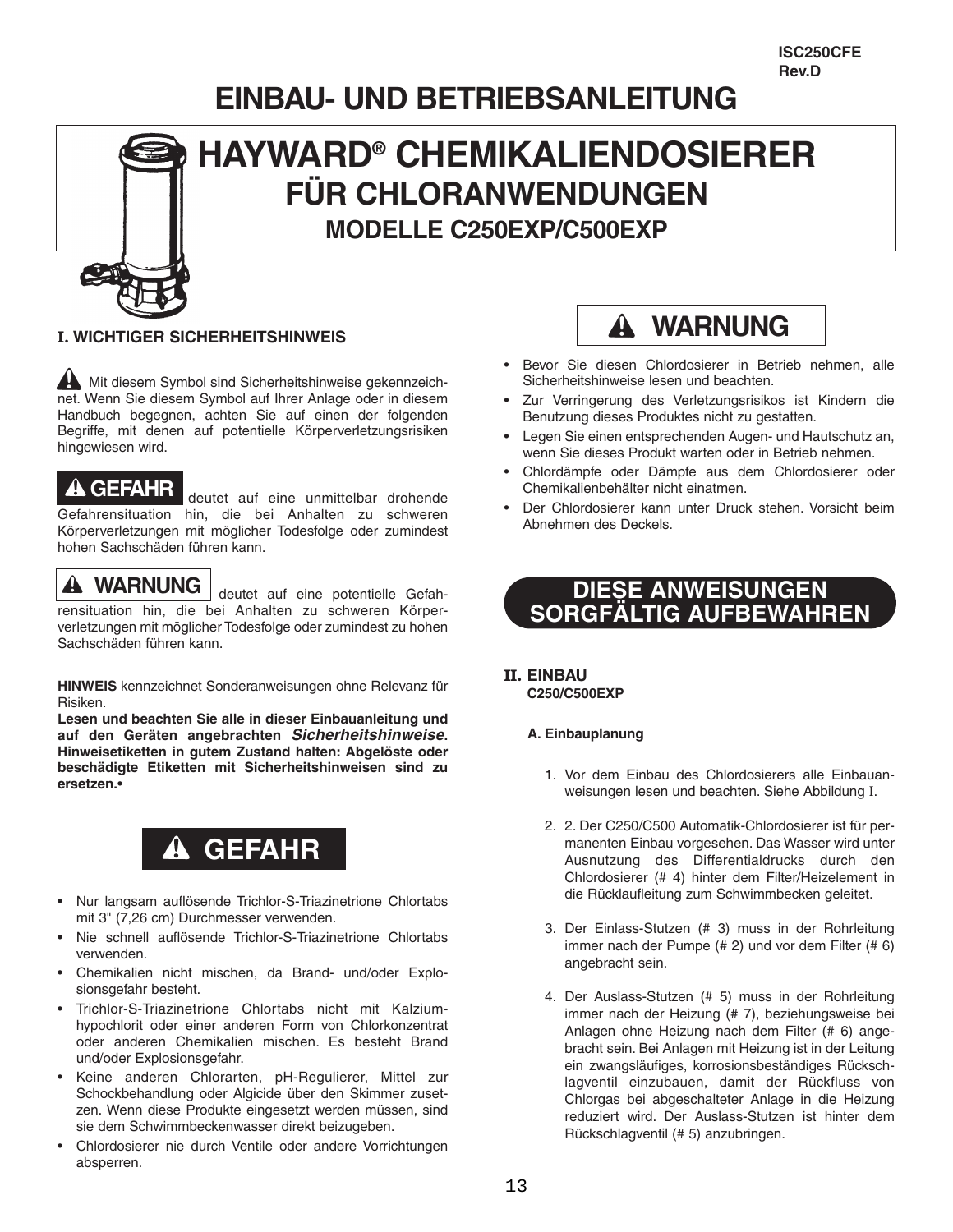

#### **B. Anschlüsse am Chlordosierer**

- 1. Stellventil, Rückschlagventil und Teflonband im Polyethylenbeutel aus dem Karton des Chlordosierers nehmen und auspacken.
- 2. Gewinde am Rückschlagventil mit Teflonband umwickeln und fest in den Auslass am Chlordosierer einschrauben. Siehe Abbildung II.
- 3. In gleicher Weise das Außengewinde am Stellventil mit Teflonband umwickeln und dann fest in den Einlass am Chlordosierer einschrauben. Siehe Abbildung II.

#### **C. Einbau in die Rohrleitung**

- 1. Nachdem der Chlordosierer wie in den vorstehenden Anweisungen "A" in Lage gebracht und das Stellventil und Rückschlagventil entsprechend Anweisungen "B" montiert wurden, kann der Chlordosierer mit PVC- oder CPVC-Rohr in Mindestgröße 40 an der Rohrleitung angeschlossen werden.
- 2. Einlass und Auslass am Chlordosierer an Rohr mit Mindestgröße 40 mit Gewindeübergangsstück (gehört nicht zum Lieferumfang) anschließen. Das Gewinde am Übergangsstück mit Teflonband umwickeln und bei Anschlüssen ohne Gewinde korrekten Primer und Kleber verwenden.
- 3. Nach Einschalten der Anlage alle Rohrverbindungen auf mögliche undichte Stellen prüfen. Übergangsverschraubungen oder Anschlüsse wie erforderlich festziehen oder neu anfertigen.



#### **III. BETRIEBSANLEITUNG**

#### **ALLGEMEINES**

Bevor der Chlordosierer verwendet wird, muss das Wasser in Ihrem Schwimmbecken / Whirlpool ein gutes Gleichgewicht und korrekte Bedingungen mit einem Chlorrückstand von etwa 1,0 bis 1,5 ppm aufweisen. Beachten Sie hierzu die Angaben und Anweisungen der Chemikalienhändler und -hersteller.

Chlorrückstand täglich messen und Menge der Chlorbeigabe am Skalenventil regeln. Der Chlorbedarf hängt bei Schwimmbecken und Whirlpools von Nutzung, Temperatur, Sonneneinstrahlung und anderen Bedingungen ab. Zu Beginn wird die korrekte Chlordosierung und die für Ihr Schwimmbecken und den Filterzyklus richtige Ventileinstellung durch Versuche festgestellt. Zur Chlormenge befolgen Sie die Anweisungen der Chemikalienhersteller.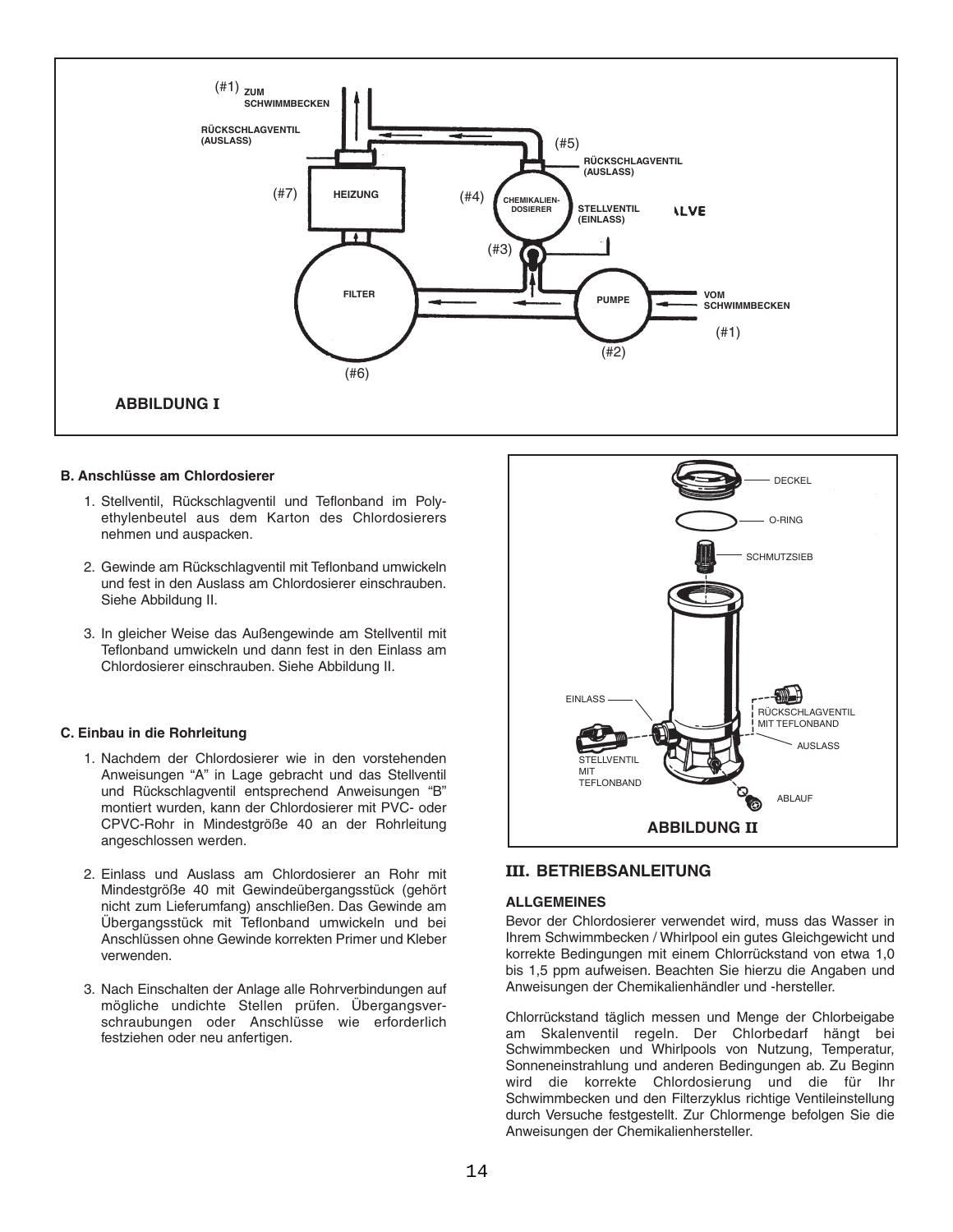#### **NACHFÜLLEN DES CHLORDOSIERERS**



- Nur langsam auflösende Trichlor-S-Triazinetrione Chlortabs mit 3" (7,26 cm) Durchmesser verwenden.
- Nie schnell auflösende Trichlor-S-Triazinetrione Chlortabs verwenden.
- Chemikalien nicht mischen, da Brand- und/oder Explosionsgefahr besteht.
- Trichlor-S-Triazinetrione Chlortabs nicht mit Kalziumhypochlorit oder einer anderen Form von Chlorkonzentrat oder anderen Chemikalien mischen. Es besteht Brand und/oder Explosionsgefahr.
- Keine anderen Chlorarten, pH-Regulierer, Mittel zur Schockbehandlung oder Algicide über den Skimmer zusetzen. Wenn diese Produkte eingesetzt werden müssen, sind sie dem Schwimmbeckenwasser direkt beizugeben.
- Chlordosierer nie durch Ventile oder andere Vorrichtungen absperren.



- Bevor Sie diesen Chlordosierer in Betrieb nehmen, alle Sicherheitshinweise lesen und beachten.
- Zur Verringerung des Verletzungsrisikos ist Kindern die Benutzung dieses Produktes nicht zu gestatten.
- Legen Sie einen entsprechenden Augen- und Hautschutz an, wenn Sie dieses Produkt warten oder in Betrieb nehmen.
- Chlordämpfe oder Dämpfe aus dem Chlordosierer oder Chemikalienbehälter nicht einatmen.
- Der Chlordosierer kann unter Druck stehen. Vorsicht beim Abnehmen des Deckels.
- 1. Pumpen und Schaltuhren der Pumpen abschalten.
- 2. Durchlaufventil am Chlordosierer auf "OFF" stellen.
- 3. Prüfen, ob Rücklaufleitung des Chlordosierers zum Schwimmbecken freien Durchgang hat.
- 4. Vor dem Abnehmen des Deckels eine Minute lang warten, damit der Druck in der Anlage entweichen kann.
- 5. Deckel abnehmen. Zum Öffnen gegebenenfalls SPT3100T Werkzeug benutzen.
- 6. Chlordosierer nur mit langsam auflösenden Trichlor-S-Triazinetrione Chlortabs mit 3" (7,26 cm) Durchmesser auffüllen.
- 7. Deckel am Chlordosierer anbringen.
- 8. Stellventil auf gewünschte Einstellung bringen und Pumpe einschalten.

#### **IV. WARTUNG**

#### **A. Austausch des O-Rings**

- 1 Schritte 1 bis 5 aus der Anleitung zum Nachfüllen des Chlordosierers lesen und beachten (gegenüber & oben)
- 2. O-Ring herausnehmen und durch einen Hayward O-Ring (Teilenummer SPX3000SV) ersetzen.
- 3. Deckel wieder aufsetzen. Muss der Chlordosierer nachgefüllt werden, Schritte 6 bis 8 der Nachfüllanweisungen beachten.

#### **B. Winterfestigkeit gewährleisten**

Wenn Außentemperaturen unter dem Gefrierpunkt erwartet werden, das Wasser aus dem Chlordosierer vollständig ablassen (bei permanent in der Rohrleitung eingebauten Geräten wird der Ablaufstopfen herausgenommen). Nicht aufgelöste Chlortabs vorsichtig herausnehmen und Chlordosierer gründlich mit Wasser ausspülen. Deckel und Ablaufstopfen wieder anbringen.

#### **C. Absaugen**

Zum Absaugen wird das Stellventil geschlossen, damit ein Umgehen von Sedimentablagerungen und mögliches Blockieren des Stellventils verhindert wird.

#### **D. Schmierung**

Für den O-Ring des Deckels dürfen keine Schmiermittel auf Mineralölbasis verwendet werden. Ausschließlich Schmiermittel Jack Nr. 327 verwenden.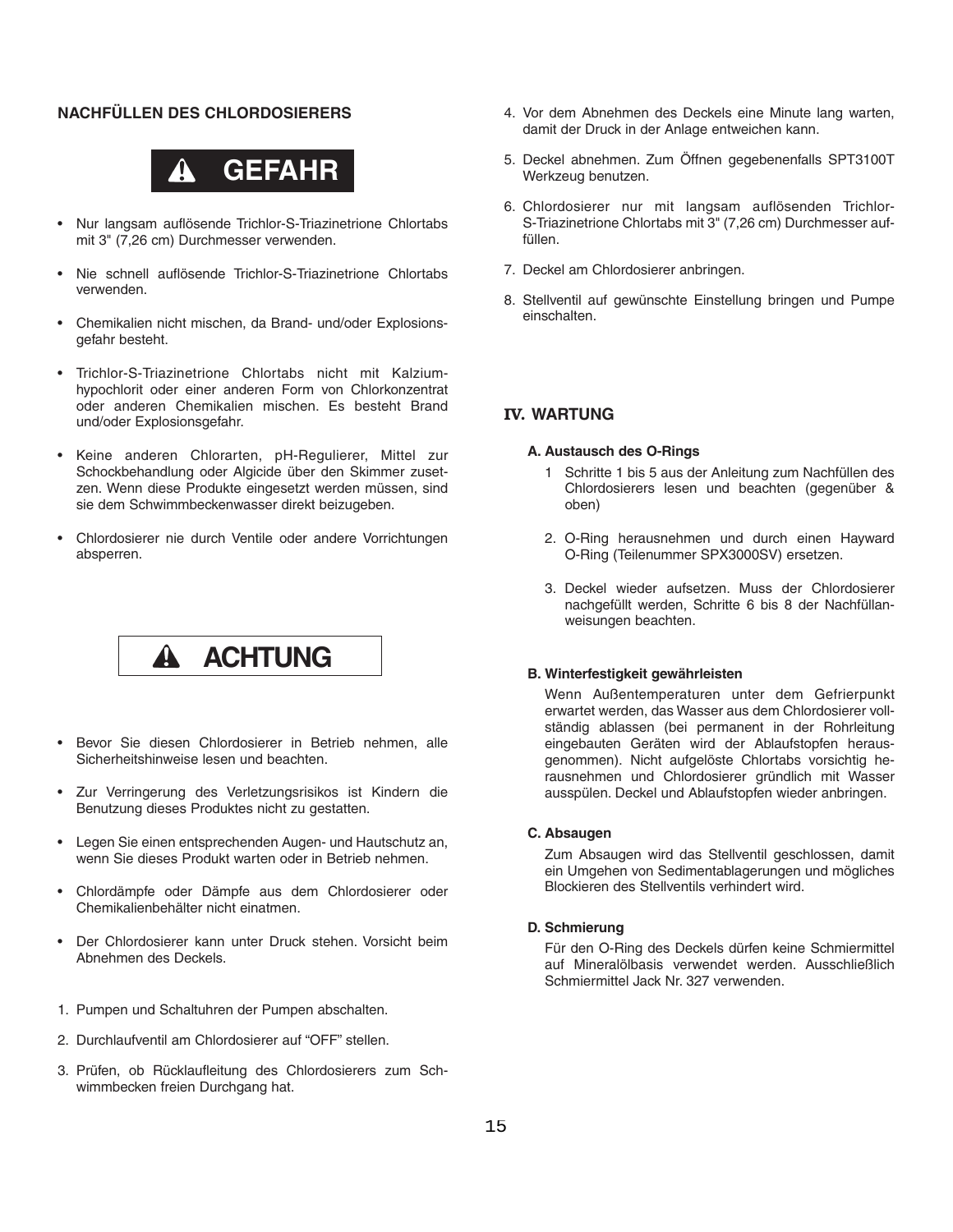# **TEILEABBILDUNGEN UND ZEICHNUNGEN**

| REF-<br>NR.    | TEILENR.       | <b>BEZEICHNUNG</b>                         | <b>BENÖTIGTE</b><br><b>ANZAHL</b> |
|----------------|----------------|--------------------------------------------|-----------------------------------|
|                | SPX3000D2      | Deckel                                     |                                   |
| $\overline{2}$ | SPX3000SV      | Deckel O-Ring, Viton®                      |                                   |
| 3              | CX500J         | Schmutzsieb                                |                                   |
| 4a             | CX500CV        | 3/4" Rückschlagventil<br>(C250CF & C500CF) |                                   |
| 5a             | <b>CX500BV</b> | 3/4" Stellventil (C250CF & C500CF)         |                                   |
| 6              | SPX605Z2V      | Ablaufstopfen O-Ring, Viton®               |                                   |
| 7              | CX250Z14       | 1/2" Ablaufstopfen                         |                                   |
| 8              | SP3100T        | Deckel-Öffnungswerkzeug                    |                                   |



### **TECHNISCHE DATEN**

|                                  |                      | <b>DOSIERERBREITE</b> |      | <b>DOSIERERHÖHE</b> |           | <b>MAXIMALER</b><br><b>BETRIEBSDRUCK</b> |            |
|----------------------------------|----------------------|-----------------------|------|---------------------|-----------|------------------------------------------|------------|
| <b>MODELLNR.</b>                 | <b>ROHRABMESSUNG</b> | <b>ZOLL</b>           | CМ   | <b>ZOLL</b>         | <b>CM</b> | <b>PSI</b>                               | <b>BAR</b> |
| C <sub>250</sub> E <sub>XP</sub> | $3/4"$ FIP           | 10,5                  | 26,7 | 17,5                | 44.5      | 29.4                                     |            |
| C500EXP                          | 3/4" FIP             | 10,5                  | 26,7 | 27,5                | 69,9      | 29,4                                     |            |

### **LEISTUNGSANGABEN**

|                  | <b>Maximale Chemikalienmenge</b><br>Chlor |           |               | Maximale Dosiermenge (1 Stunde)<br>Chlor | Maximale Schwimmbeckengröße<br>Chlor |                  |
|------------------|-------------------------------------------|-----------|---------------|------------------------------------------|--------------------------------------|------------------|
| <b>MODELLNR.</b> | <b>Pounds</b>                             | Kilogramm | <b>Pounds</b> | Kilogramm                                | Gallonen                             | <b>Kiloliter</b> |
| C250EXP          | 16                                        | 7.2       | 0.35          | 0.16                                     | 70.000                               | 265              |
| C500EXP          | 30                                        | 13.5      | 0.35          | 0.30                                     | 140.000                              | 530              |



NUR HAYWARD-ORIGINALERSATZTEILE VERWENDEN

Pomona, CA Clemmons, NC Nashville, TN North Kingstown, RI Oakville, ON, Canada St. Vulbas, France

Wuxi, China

© 2004 Hayward Gedruckt in U.S.A.

### **Besuchen sie unsere Website unter www.haywardnet.com**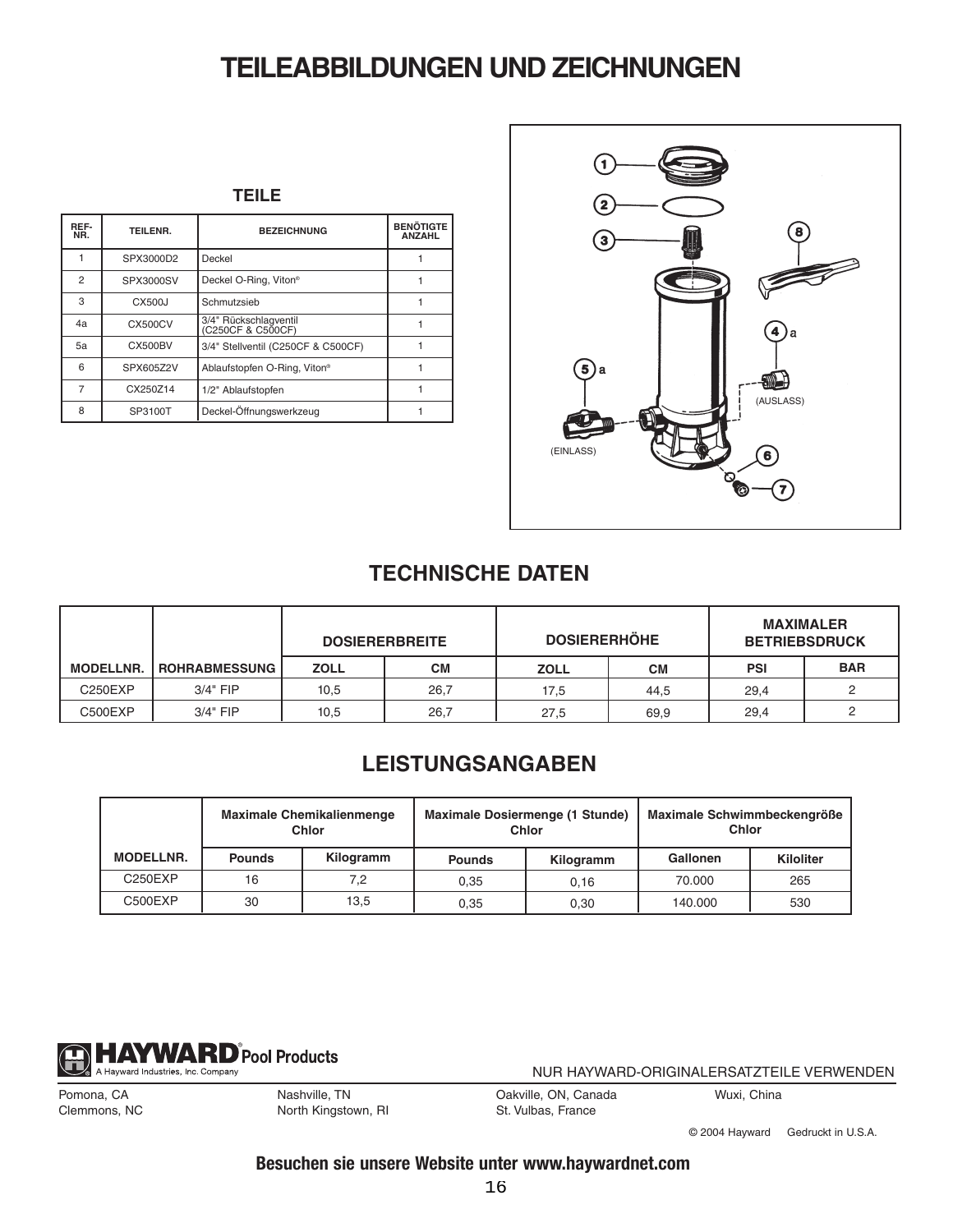# **GUIDA PER L'INSTALLAZIONE E ISTRUZIONI D'USO**

# **DOSATORE DI CLORO HAYWARD® PER APPLICAZIONI CON CLORO MODELLI C250EXP/C500EXP**

### **I. ISTRUZIONI IMPORTANTI PER LA SICUREZZA**

Questo simbolo indica un allarme di sicurezza. Quando nell'impianto o nel manuale è visibile questo simbolo, fare riferimento a una delle spiegazioni seguenti e prestare attenzione a non esporsi al rischio di lesioni personali.

indica l'imminenza di una situazione **PERICOLO** rischiosa che, se non affrontata in maniera corretta, può provocare lesioni gravi o mortali o danni significativi alle proprietà.

**ATTENZIONE** indica la presenza di una situazione potenzialmente rischiosa che, se non affrontata in maniera corretta, può provocare lesioni gravi o mortali o danni significativi alle proprietà.

**NOTA** indica la presenza di particolari istruzioni non relative a situazioni rischiose.

**Leggere attentamente e seguire tutte le** *Istruzioni per la sicurezza* **contenute nella Guida per l'installazione e sulle apparecchiature. Assicurarsi che le etichette relative alla sicurezza rimangano in buone condizioni: se mancanti o danneggiate, sostituirle.**

# **PERICOLO**

- Utilizzare esclusivamente pastiglie di tricloro-S-triazinetrione a lenta solubilità dal diametro di 3 pollici (7,6 cm).
- Non utilizzare pastiglie di tricloro-S-triazinetrione a rapida solubilità.
- Non mescolare sostanze chimiche diverse perché potrebbero causare incendi e/o esplosioni.
- Non mescolare pastiglie di tricloro-S-triazinetrione con ipoclorito di calcio, cloro concentrato sotto qualsiasi forma o altre sostanze chimiche. Potrebbero verificarsi incendi e/o esplosioni.
- Non aggiungere altri tipi di cloro, regolatori di pH, trattamenti shock o alghicidi direttamente nello skimmer. Se l'uso di tali prodotti si rende necessario, aggiungerli direttamente nell'acqua della piscina.
- Non isolare il dosatore di cloro con valvole o altri dispositivi.en este alimentador de cloro.



**ISC250CFE Rev.D**

- Prima di azionare il dosatore di cloro o di eseguirne la riparazione, leggere attentamente e seguire tutte le istruzioni per la sicurezza.
- Per ridurre il rischio di lesioni, non consentire l'uso dell'apparecchiatura ai bambini.
- Durante la manutenzione e la riparazione dell'unità, indossare protezioni per gli occhi e per la pelle.
- Non inalare i fumi provenienti dal cloratore o dal contenitore delle sostanze chimiche.
- È possibile che il dosatore di cloro sia sotto pressione. Prestare attenzione quando si rimuove il coperchio.

## **CONSERVARE LE ISTRUZIONI**

#### **II. INSTALLAZIONE C250/C500EXP**

#### **A. Preparazione dell'installazione**

- 1. Prima di installare il dosatore di cloro, leggere e seguire tutte le istruzioni per l'installazione. Fare riferimento alla figura I.
- 2. Il dosatore di cloro automatico C250/C500 è stato progettato per un'installazione permanente. L'unità utilizza la differenza di pressione per deviare l'acqua attraverso il cloratore (4) nella tubazione di ritorno alla piscina dopo il filtro/riscaldatore.
- 3. Il collegamento di ingresso (3) deve sempre essere posizionato nella tubazione dopo la pompa (2) e prima del filtro (6).
- 4. Il collegamento di uscita (5) deve sempre essere posizionato nella tubazione dopo il riscaldatore (7) o, se il riscaldatore non è presente, dopo il filtro (6). Se è installato un riscaldatore, è necessario installare una valvola di ritegno in linea resistente alla corrosione e con guarnizione meccanica in grado di ridurre il riflusso del cloro gassoso nel riscaldatore quando il sistema è spento. Il collegamento di uscita deve essere posizionato dopo la valvola di ritegno (5).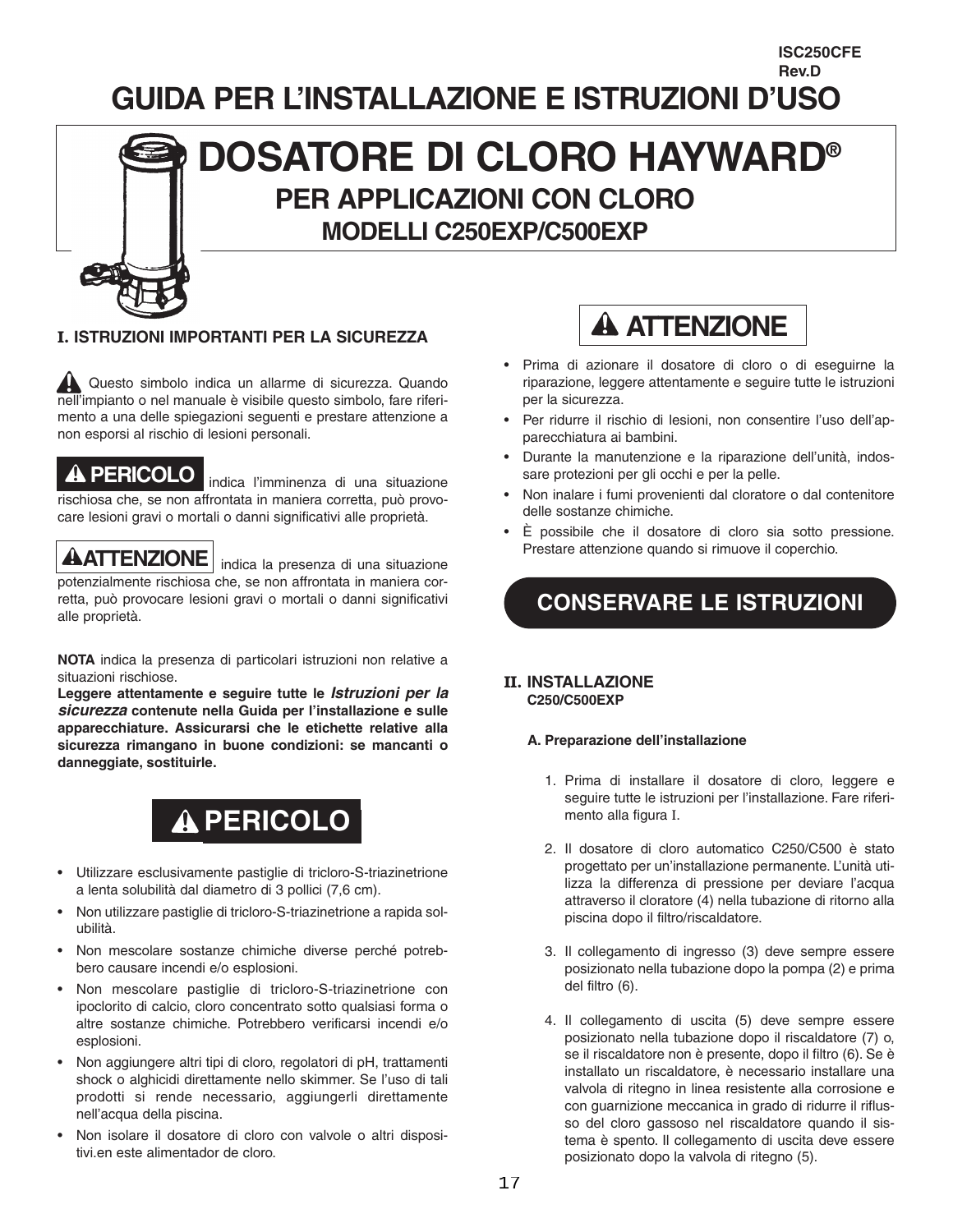

#### **B. Collegamento al cloratore**

- 1. Rimuovere il sacchetto di polietilene che contiene la valvola di regolazione, la valvola di ritegno e il nastro di teflon dalla confezione del cloratore e rimuovere gli elementi dal sacchetto.
- 2. Con il nastro di teflon, avvolgere le filettature della valvola di ritegno e avvitare la valvola nella porta di uscita del cloratore. Vedere figura II.
- 3. Allo stesso modo, con il nastro di teflon avvolgere le filettature maschio della valvola di regolazione e avvitare la valvola nella porta di ingresso del cloratore. Vedere figura II.

#### **C. Collegamento alle tubazioni**

- 1. Una volta posizionato il cloratore secondo le istruzioni fornite al punto "A" e installate le valvole di ritegno secondo le istruzioni fornite al punto "B", è possibile realizzare i collegamenti delle tubazioni al cloratore utilizzando un tubo in PVC o CPVC con Schedule minimo 40.
- 2. Collegare le porte di ingresso e di uscita del cloratore al tubo in PVC con Schedule minimo 40 utilizzando i raccordi dell'adattatore del tubo con filettature a scorrimento, non inclusi con l'unità. Avvolgere le estremità delle filettature degli adattatori con nastro di teflon e utilizzare un fondo adeguato e dell'adesivo per i collegamenti senza filettature (a scorrimento).
- 3. Dopo l'accensione del sistema, controllare nuovamente tutti i collegamenti delle tubazioni verificando la presenza di eventuali perdite. Se necessario, stringere ancora i collegamenti o realizzare nuovamente i collegamenti a scorrimento.



#### **III. ISTRUZIONI D'USO**

#### **INFORMAZIONI GENERALI**

Prima di utilizzare il cloratore, è necessario verificare che l'acqua della piscina/impianto termale sia adeguatamente bilanciata e trattata e che il valore del cloro residuo sia compreso tra 1 e 1,5 ppm. Attenersi alle direttive e alle istruzioni del rivenditore e del produttore delle sostanze chimiche.

Verificare quotidianamente la quantità di cloro residuo e utilizzare la valvola di regolazione per aumentare o diminuire la presenza di cloro. La quantità di cloro necessaria per piscine e impianti termali varia in base all'utilizzo, alla temperatura, alla luce del sole ecc. Inizialmente sarà necessario fare alcuni esperimenti per determinare la giusta quantità di cloro e la corretta impostazione delle valvole per la piscina e il ciclo a tempo del filtro in questione. Per individuare il corretto livello di cloro, seguire le istruzioni fornite dal produttore delle sostanze chimiche.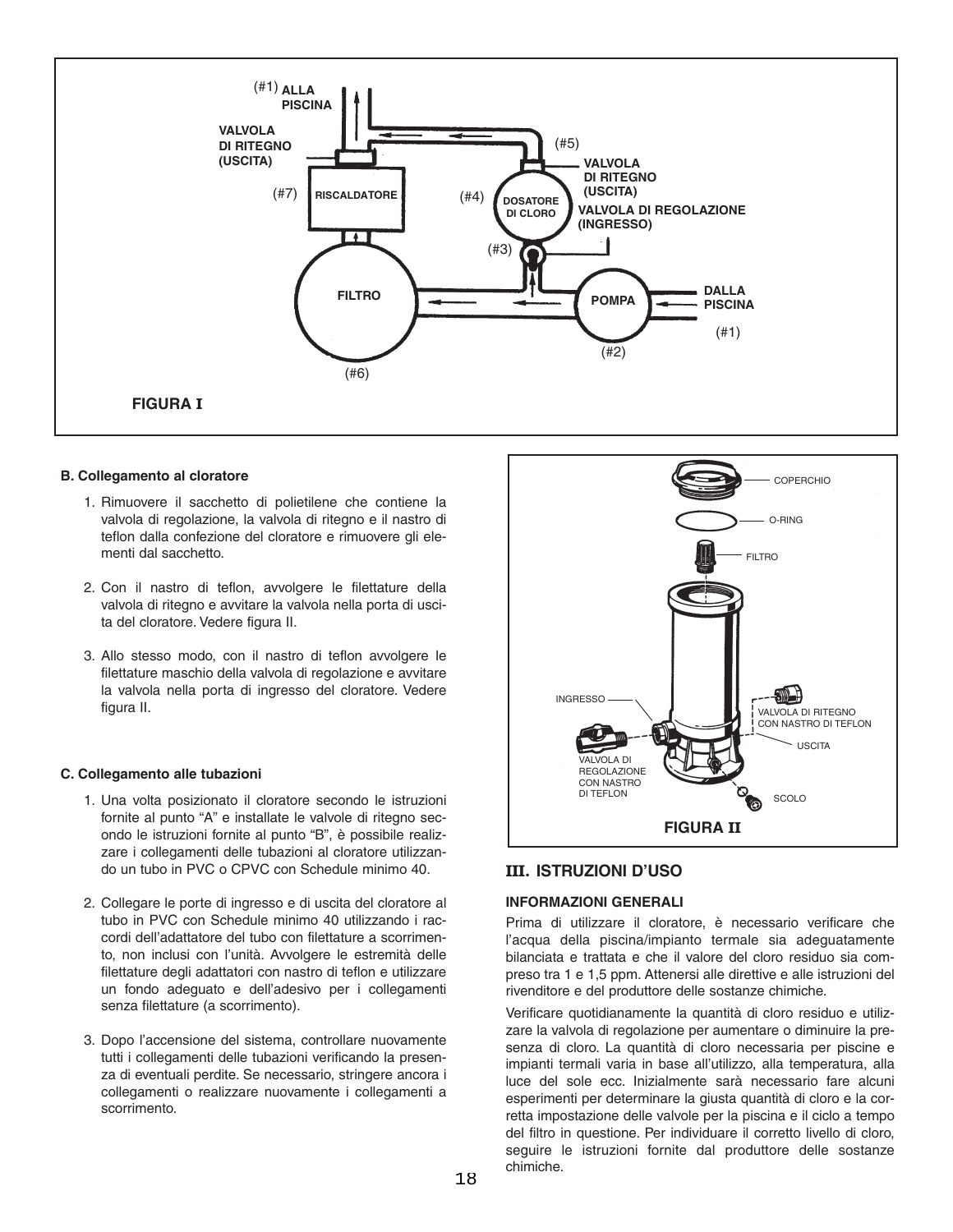#### **RICARICA DEL CLORATORE**

# **PERICOLO**

- Utilizzare esclusivamente pastiglie di tricloro-S-triazinetrione a lenta solubilità dal diametro di 3 pollici (7,6 cm).
- Non utilizzare pastiglie di triclo mescolare sostanze chimiche diverse perché potrebbero causare incendi e/o esplosioni.
- Non mescolare pastiglie di tricloro-S-triazinetrione con ipoclorito di calcio, cloro concentrato sotto qualsiasi forma o altre sostanze chimiche. Potrebbero verificarsi incendi e/o esplosioni.
- Non aggiungere altri tipi di cloro, regolatori di pH, trattamenti shock o alghicidi direttamente nello skimmer. Se l'uso di tali prodotti si rende necessario, aggiungerli direttamente nell'acqua della piscina.
- Non isolare il dosatore di cloro con valvole o altri dispositivi.ro-S-triazinetrione a rapida solubilità.
- Non isolare il dosatore di cloro con valvole o altri dispositivi.

# **A ATTENZIONE**

- Prima di azionare il dosatore di cloro o di eseguirne la riparazione, leggere attentamente e seguire tutte le istruzioni per la sicurezza.
- Per ridurre il rischio di lesioni, non consentire l'uso dell'apparecchiatura ai bambini.
- Durante la manutenzione e la riparazione dell'unità, indossare protezioni per gli occhi e per la pelle.
- Non inalare i fumi provenienti dal cloratore o dal contenitore delle sostanze chimiche.
- È possibile che il dosatore di cloro sia sotto pressione. Prestare attenzione quando si rimuove il coperchio.
- 1. Interrompere il funzionamento di tutte le pompe e dei timer delle pompe.
- 2. Posizionare la valvola di regolazione del flusso del dosatore di cloro su "OFF".
- 3. Verificare che la linea di ritorno del dosatore alla piscina non sia ostruita.
- 4. Prima di rimuovere il coperchio, attendere un minuto per consentire la diminuzione di pressione del sistema.
- 5. Rimuovere il coperchio. Se necessario, utilizzare lo strumento SP3100T per aprire il coperchio.
- 6. Aggiungere al dosatore solo pastiglie di tricloro-S-triazinetrione a lenta solubilità dal diametro di 3 pollici (7,6 cm).
- 7. Serrare il coperchio del dosatore.
- 8. Portare la valvola di regolazione del flusso nella posizione desiderata e riavviare la pompa.

#### **IV. MANUTENZIONE**

#### **A. Sostituzione dell'O-ring**

- 1 Leggere e seguire i passaggi da 1 a 5 delle istruzioni (sezione relativa alla ricarica del cloratore, di fronte e sopra).
- 2. Rimuovere l'O-ring e sostituirlo con O-ring sostitutivo Hayward (pezzo n. SPX3000SV).
- 3. Riposizionare il coperchio. Se è necessario ricaricare il cloratore, leggere e seguire i passaggi da 6 a 8 delle istruzioni, sezione relativa alla ricarica del cloratore.

#### **B. Accorgimenti per la stagione invernale**

Se si prevedono temperature di congelamento, far defluire tutta l'acqua fuori dal cloratore. Per le unità in linea ad installazione permanente, rimuovere il tappo di scarico. Rimuovere con cautela le pastiglie non disciolte e risciacquare accuratamente il cloratore con acqua. Riposizionare il coperchio e il tappo di scarico.

#### **C. Aspirazione**

Durante l'aspirazione, chiudere la valvola di regolazione del flusso per evitare la formazione di sedimenti e l'occlusione della valvola di regolazione.

#### **D. Lubrificazione**

Non utilizzare lubrificanti a base di petrolio sull'O-ring del coperchio. Servirsi unicamente di lubrificante Jack's n. 327.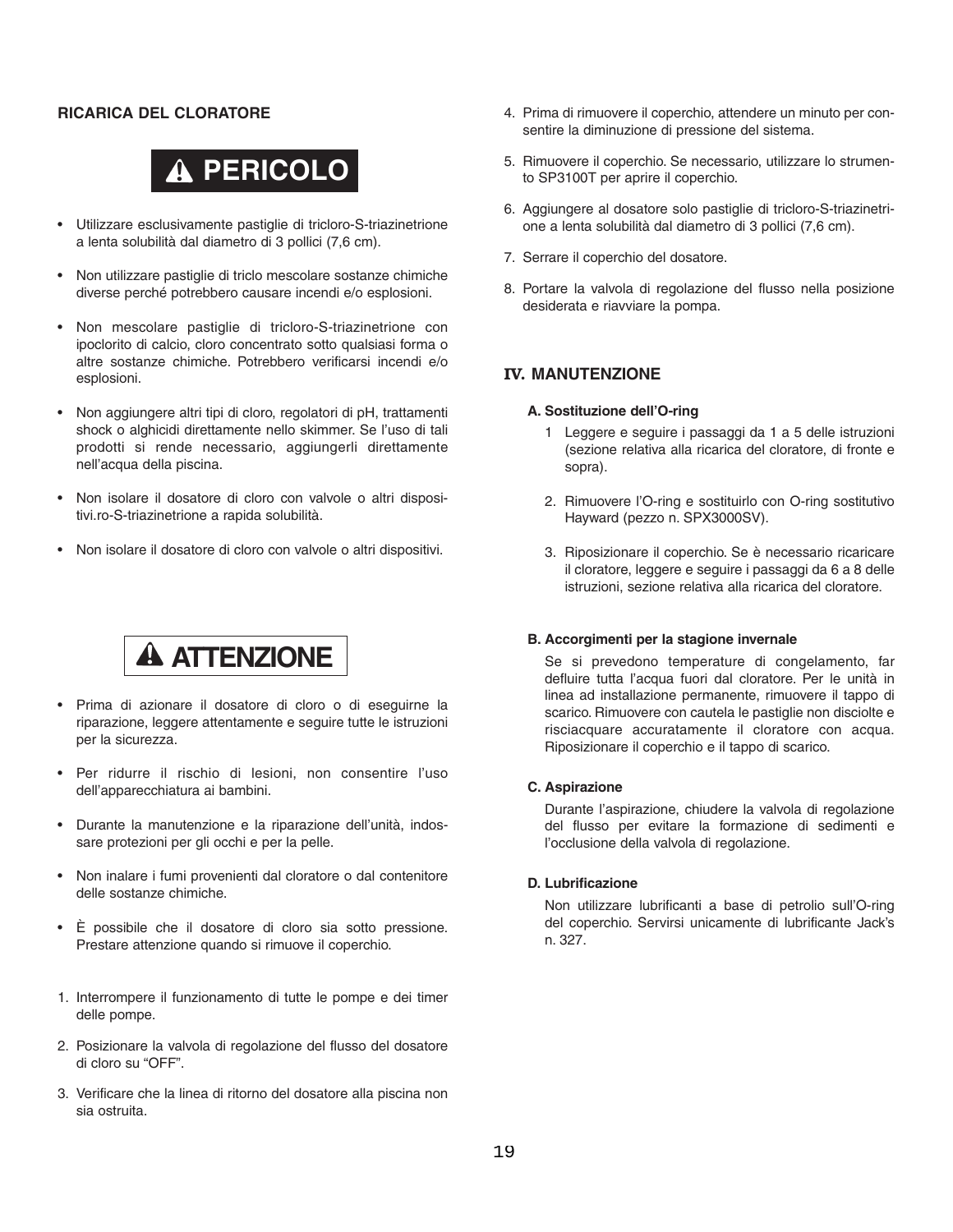# **ILLUSTRAZIONI DEI PEZZI E SCHEMI RIASSUNTIVI**

|--|--|

| N.DI<br>RIF.   | PEZZO N.       | <b>DESCRIZIONE</b>                                          | <b>RICHIESTO</b> |
|----------------|----------------|-------------------------------------------------------------|------------------|
|                | SPX3000D2      | Coperchio                                                   |                  |
| $\overline{c}$ | SPX3000SV      | O-Ring coperchio, Viton®                                    |                  |
| 3              | CX500J         | Filtro                                                      |                  |
| 4a             | CX500CV        | Valvola di ritegno da 3/4 di pollice<br>(C250CF E C500CF)   |                  |
| 5a             | <b>CX500BV</b> | Valvola di controllo da 3/4 di pollice<br>(C250CF E C500CF) |                  |
| 6              | SPX605Z2V      | O-Ring tappo di scarico, Viton <sup>®</sup>                 |                  |
| 7              | CX250Z14       | Tappo di scarico da 1/2 pollice                             |                  |
| 8              | SP3100T        | Strumento per aperura del coperchio                         |                  |



### **SPECIFICHE**

|                   | <b>DIMENSIONE</b>                                    | <b>LARGHEZZA DOSATORE</b> |           | <b>ALTEZZA DOSATORE</b> |           | <b>PRESSIONE DI</b><br><b>ESERCIZIO MASSIMA</b> |                |
|-------------------|------------------------------------------------------|---------------------------|-----------|-------------------------|-----------|-------------------------------------------------|----------------|
| <b>MODELLO N.</b> | <b>TUBO</b>                                          | <b>POLLICI</b>            | <b>CM</b> | <b>POLLICI</b>          | <b>CM</b> | PSI                                             | <b>BAR</b>     |
| <b>C250EXP</b>    | <b>TUBO FEMMINA</b><br>IN FERRO DA<br>3/4 DI POLLICE | 10,5                      | 26,7      | 17,5                    | 44,5      | 29,4                                            | $\overline{2}$ |
| C500EXP           | <b>TUBO FEMMINA</b><br>IN FERRO DA<br>3/4 DI POLLICE | 10,5                      | 26,7      | 27,5                    | 69,9      | 29,4                                            | 2              |

### **DATI RELATIVI ALLE PRESTAZIONI**

|                   | Capacità chimica massima<br>Cloro |             |        | Quantità massima in uscita (1 ora)<br>Cloro | Dimensioni massime della piscina<br>Cloro |                   |
|-------------------|-----------------------------------|-------------|--------|---------------------------------------------|-------------------------------------------|-------------------|
| <b>MODELLO N.</b> | Libbre                            | Chilogrammi | Libbre | Chilogrammi                                 | Galloni                                   | <b>Chilolitri</b> |
| C250EXP           | 16                                | 7.2         | 0.35   | 0.16                                        | 70.000                                    | 265               |
| C500EXP           | 30                                | 13.5        | 0.35   | 0,30                                        | 140,000                                   | 530               |



UTILIZZARE ESCLUSIVAMENTE RICAMBI ORIGINALI HAYWARD

Pomona, CA Clemmons, NC Nashville, TN North Kingstown, RI Oakville, ON, Canada St. Vulbas, France

Wuxi, China

© 2004 Hayward Stampato negli U.S.A.

**Visitate il nostro sito Web www.haywardnet.com**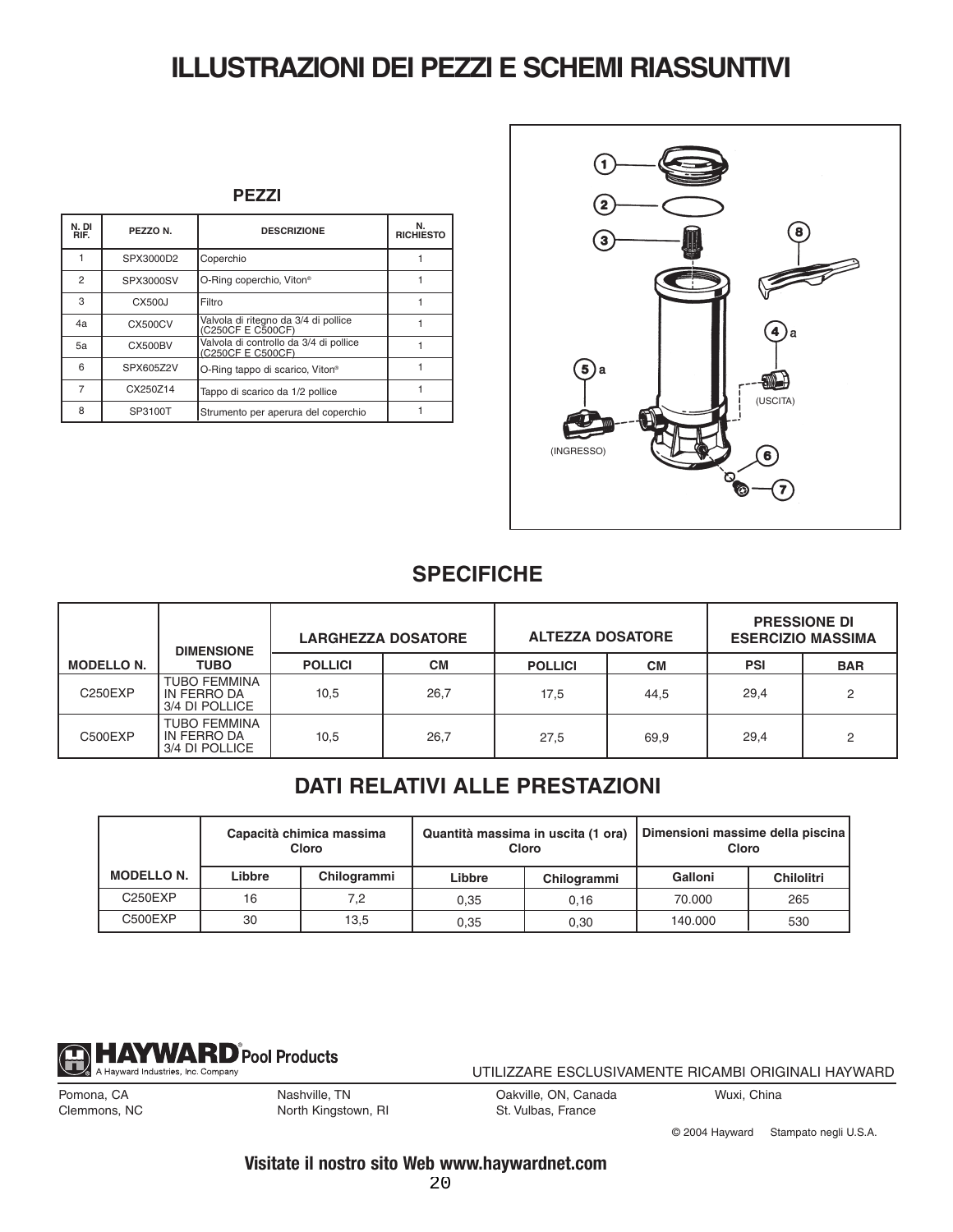### **GUIA DE INSTALAÇÃO E INSTRUÇÕES DE FUNCIONAMENTO Rev.D**



#### **I. INSTRUÇÕES DE SEGURANÇA IMPORTANTES**

Este é o símbolo de alerta de segurança. Quando vir este símbolo no nosso sistema ou neste manual, busque uma das seguintes palavras de precaução e esteja alerta quanto ao perigo potencial de ferimentos pessoais. indique une situation de danger imminent entraînant le décès, de graves blessures corporelles ou de sérieux dommages matériels si elle n'est pas évitée.

#### A **PERIGO**

indica uma situação de perigo iminente que, se não for evitada, resultará em morte, ferimentos pessoais graves ou danos sérios a bens de propriedade.importantes.

### **AVISO**

indica uma situação potencialmente perigosa que, se não for evitada, poderá resultar em morte, ferimentos pessoais graves ou danos sérios a bens de propriedade.

**ATENÇÃO** indica instruções especiais não relacionadas com perigos.

**Leia cuidadosamente e siga todas as** *Instruções de Segurança* **deste Guia de Instalação e acerca do equipamento. Mantenha as etiquetas de segurança em bom estado: Substitua as etiquetas de segurança que estejam danificadas ou tenham desaparecido.**



- Use só pastilhas de 76 mm (3") de diâmetro de Cloro Trichloro-S-Triazinetrione de dissolução lenta.
- Nunca use pastilhas de Cloro Trichloro-S-Triazinetrione de dissolução rápida.
- Nunca misture produtos químicos porque isto pode provocar incêndios ou explosões.
- Nunca misture pastilhas de Cloro Trichloro-S-Triazinetrione com Hipoclorito de Cálcio, ou com qualquer outra forma de cloro concentrado ou com outros produtos químicos. Poderá resultar um incêndio e/ou uma explosão.
- Nunca acrescente nenhuns outros tipos de cloro, reguladores de pH, tratamentos de choque nem algicidas através do skimmer (recolhedor de água e detritos). Se estes produtos tiverem que ser usados, eles deverão ser acrescentados directamente à água da piscina.
- Nunca isole o alimentador de cloro com válvulas ou outros dispositivos.



**ISC250CFE**

- Leia e cumpra com todas as Instruções de Segurança antes de pôr a funcionar ou de fazer manutenção neste alimentador de cloro.
- Para reduzir o perigo de ferimentos, não permita que as crianças usem este produto.
- Deverá envergar protecções para os olhos e para a pele quando estiver a fazer reparações ou manutenção a esta unidade.
- Não respire os vapores emanados do dispositivo de cloração ou to reservatório de produto químico.
- O alimentador de cloro poderá estar sob pressão. Tome cuidado quando retirar a tampa.

## **GUARDE ESTAS INSTRUÇÕES**

#### **II. INSTALAÇÃO C250/C500EXP**

#### **A. Planear a Instalaçãolation**

- 1. Leia e siga as instruções de instalação antes de instalar o seu alimentador de cloro. Consulte a Figura I.
- 2. O seu C250/C500 alimentador automático de cloro foi concebido para ficar instalado permanentemente. Esta unidade usa pressão diferencial para desviar água através do dispositivo de cloração (#4) e para a injectar na tubagem que regressa à piscina, depois do filtro/aquecedor.
- 3. A ligação de entrada (#3) deverá ser sempre feita na tubagem depois da bomba (#2) e antes do filtro (#6).
- 4. A ligação de saída (#5) deverá ser sempre feita na tubagem depois do aquecedor (#7), ou do filtro (#6) se o aquecedor não existir. Se estiver presente um aquecedor, deverá instalar-se em linha após este uma válvula unidireccional de retenção com vedação positiva e resistente à corrosão, para reduzir o escoamento inverso de gás cloro para dentro do aquecedor quando o sistema estiver parado. A ligação de saída deverá ser feita depois da válvula retentora (#5).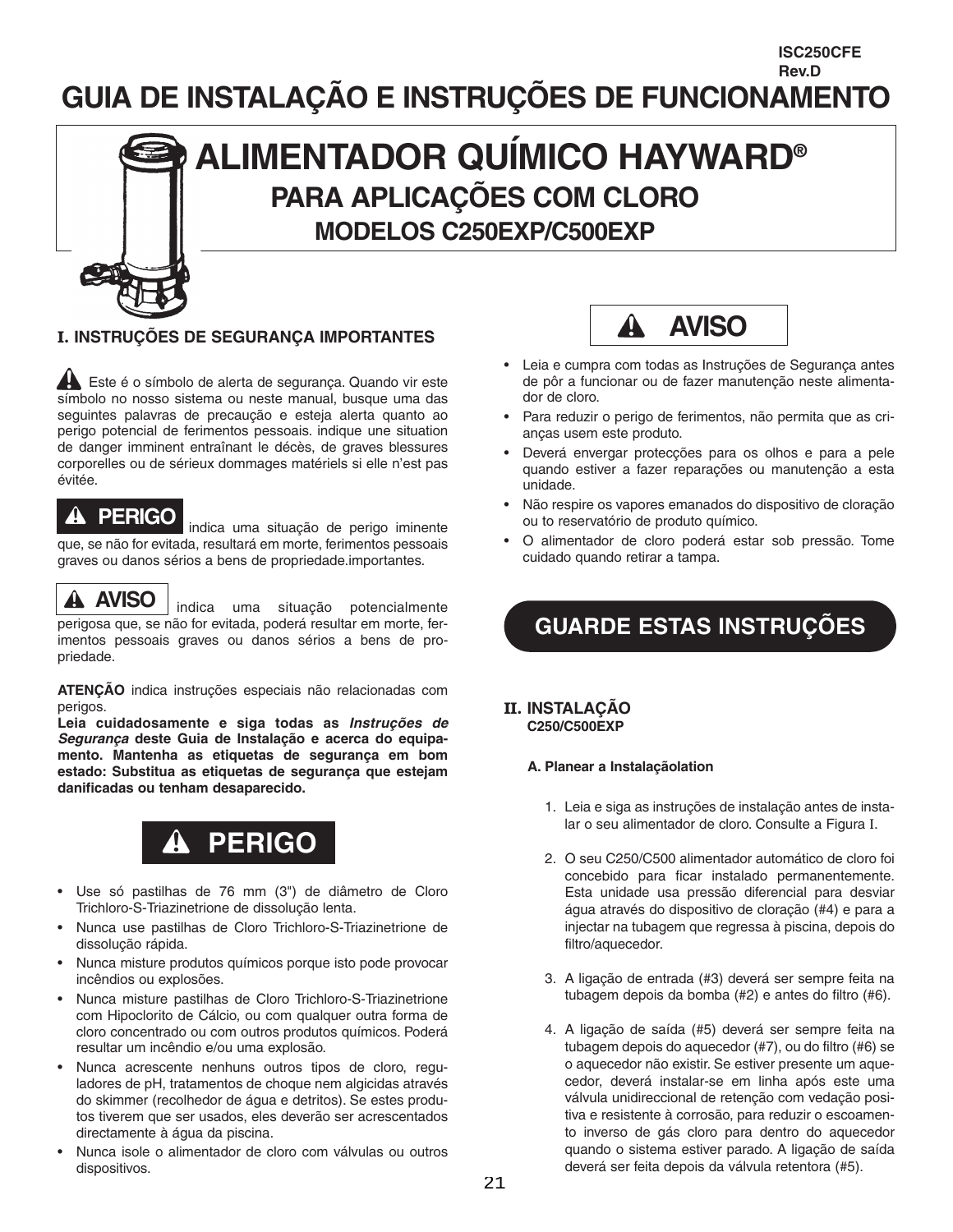

#### **B. Ligar o Dispositivo de Cloração**

- 1. Retire a bolsa de polietileno que contém a válvula de controlo, a válvula retentora e a fita de Teflon do caixote do dispositivo de cloração e retire estes itens da bolsa.
- 2. Usando a fita de Teflon fornecida, enrole-a nos fios de rosca da válvula de retenção e depois enrosque-a firmemente no orifício (porta) de saída do dispositivo de cloração. Veja a figura II.
- 3. De modo semelhante, enrole fita de Teflon nos fios da rosca macho da válvula de controlo e depois enrosquea firmemente no orifício (porta) de entrada do dispositivo de cloração. Veja a figura II.

#### **C. Ligações à Canalização**

- 1. Uma vez que o dispositivo de cloração tenha sido posicionado conforme as instruções acima em "A" e as válvulas de controlo e retentora tenham sido instaladas de acordo com as instruções acima em "B" já se podem fazer as ligações da tubagem ao dispositivo de cloração usando uma tubagem de PVC ou CPVC de classe 40 pelo menos.
- 2. Ligue os orifícios (portas) de entrada e de saída do dispositivo de cloração à tubagem de classe mínima 40 usando uniões adaptadoras "rosca a encaixe" que não foram incluídas com a unidade. Enrole fita de Teflon nos extremos roscados dos adaptadores e use o primário e o adesivo apropriados para as uniões não roscadas (de encaixe).
- 3. Depois de ter posto o sistema a funcionar, volte a verificar todas as ligações da canalização para detectar fugas. Se for necessário, volte a apertar as uniões roscadas ou volte a fazer (colar) as ligações "de encaixe".



#### **III. INSTRUÇÕES DE UTILIZAÇÃO**

#### **GENERAIS**

Antes de usar o seu dispositivo de cloração, a água da sua piscina ou "spa" (Centro de Terapia e Rejuvenescimento) deverá ser adequadamente equilibrada e condicionada, e deverá ter uma concentração residual de cloro de aproximadamente 1,0 a 1,5 ppm. Siga as indicações e instruções do concessionário e do fabricante do produto químico.

Verifique a concentração residual de cloro diariamente e regule o disco da válvula para ter mais ou menos cloro. O cloro necessário em piscinas e "spas" varia conforma o uso, a temperatura, a luz solar, etc. Inicialmente terá que fazer experiências para determinar a quantidade apropriada de cloro e a regulação correcta da válvula que são necessárias para a sua piscina e para o tempo do ciclo de filtragem. Siga as instruções do fabricante do produto químico para obter o nível de cloro apropriado..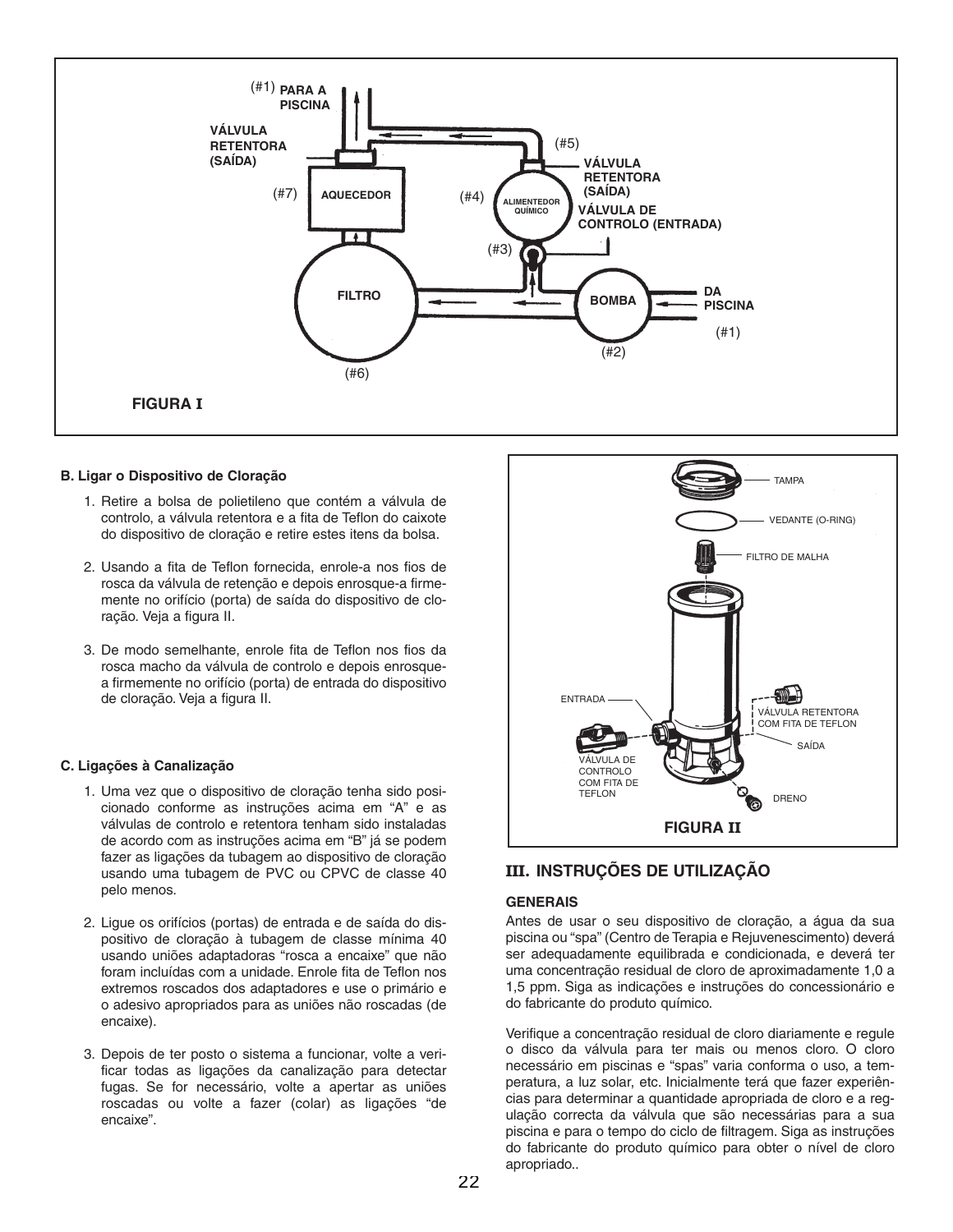#### **VOLTAR A ENCHER O DISPOSITIVO DE CLORAÇÃO**



- Use só pastilhas de 76 mm (3") de diâmetro de Cloro Trichloro-S-Triazinetrione de dissolução lenta.
- Nunca use pastilhas de Cloro Trichloro-S-Triazinetrione de dissolução rápida.
- Nunca misture produtos químicos porque isto pode provocar incêndios ou explosões.
- Nunca misture pastilhas de Cloro Trichloro-S-Triazinetrione com Hipoclorito de Cálcio, ou com qualquer outra forma de cloro concentrado ou com outros produtos químicos. Poderá resultar um incêndio e/ou uma explosão.
- Nunca acrescente nenhuns outros tipos de cloro, reguladores de pH, tratamentos de choque nem algicidas através do skimmer (recolhedor de água e detritos). Se estes produtos tiverem que ser usados, eles deverão ser acrescentados directamente à água da piscina.
- Nunca isole o alimentador de cloro com válvulas ou outros dispositivos.



- Leia e cumpra com todas as Instruções de Segurança antes de pôr a funcionar ou de fazer manutenção neste alimentador de cloro.
- Para reduzir o perigo de ferimentos, não permita que as crianças usem este produto.
- Deverá envergar protecções para os olhos e para a pele quando estiver a fazer reparações ou manutenção a esta unidade.
- Não respire os vapores emanados do dispositivo de cloração ou to reservatório de produto químico.
- O alimentador de cloro poderá estar sob pressão. Tome cuidado quando retirar a tampa.
- 1. Desligue todas as bombas e temporizadores das bombas.
- 2. Vire e desligue (OFF) a válvula de controlo de caudal do alimentador de cloro.
- 3. Verifique se a tubagem de regresso do alimentador de cloro para a piscina está desobstruída.
- 4. Espere um minuto para aliviar a pressão no sistema, antes de tentar retirar a tampa.
- 5. Retire a tampa. Use a ferramenta SP3100T para abrir a tampa, se for necessário.
- 6. Para a recarga do alimentador de cloro, use só pastilhas de 76 mm (3") de diâmetro de Cloro Trichloro-S-Triazinetrione de dissolução lenta.
- 7. Feche e tranque a tampa do alimentador de cloro.
- 8. Rode a válvula de controlo de caudal para o ponto de regulação desejado e volte a arrancar a bomba.

#### **IV. MANUTENÇÃO**

#### **A. Para substituir o retentor (O-Ring)**

- 1 Leia e siga as instruções nas etapas 1 até 5 na secção de voltar a encher o dispositivo de cloração. (Na página Oposta e Acima)
- 2. Retire o vedante (O-Ring) e substitua-o com um O-Ring Hayward sobressalente (peça No. SPX3000SV).
- 3. Volte a colocar a tampa. Se o dispositivo de cloração precisar de ser recarregado, leia e siga as instruções nas etapas 6 até 8 na secção de recarga do dispositivo de cloração.

#### **B. Preparação para o Inverno**

Nos climas em que se possam esperar temperaturas abaixo de zero, drene toda a água do dispositivo de cloração. (Numa unidade permanentemente instalada em linha, retire o bujão de drenagem). Retire cuidadosamente as pastilhas não dissolvidas e lave meticulosamente com água o dispositivo de cloração. Volte a colocar a tampa e o bujão de drenagem.

#### **C. Limpeza por aspiração**

Quando fizer a aspiração, feche a válvula de controlo de caudal para evitar a passagem de sedimentos e o possível entupimento da válvula de controlo.

#### **D. Lubrificação**

Nunca use derivados de petróleo como lubrificantes para o vedante (O-Ring) da tampa. Para lubrificar use só lubrificante Jack's No. 327.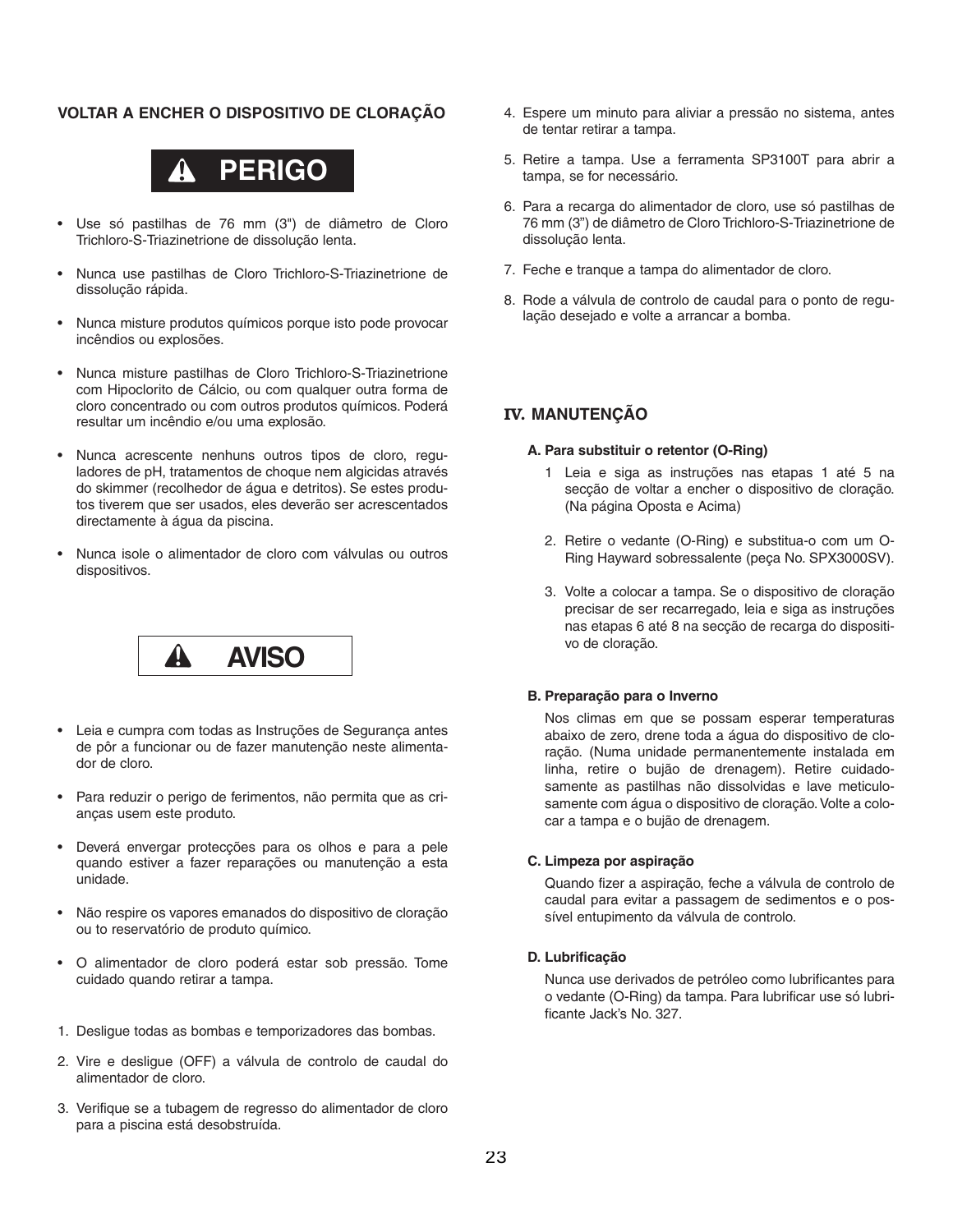# **DIAGRAMAS E NÚMEROS DAS PEÇAS**

| REF.<br>$N^{\circ}$ . | PEÇA N°.       | <b>DESCRIÇÃO</b>                                          | $N^{\circ}$ . DE<br><b>PECAS</b><br><b>NECESSÁRIO</b> |
|-----------------------|----------------|-----------------------------------------------------------|-------------------------------------------------------|
|                       | SPX3000D2      | Tampa                                                     |                                                       |
| $\overline{2}$        | SPX3000SV      | Vedante (O-Ring) da Tampa, Viton®                         |                                                       |
| 3                     | CX500J         | Filtro de Rede                                            |                                                       |
| 4a                    | CX500CV        | Válvula Retentora de 3/4"<br>(C250CF & C500CF)            |                                                       |
| 5a                    | <b>CX500BV</b> | Válvula de Controlo de 3/4"<br>(C250CF & C500CF)          |                                                       |
| 6                     | SPX605Z2V      | Vedante (O-Ring) do Bujão do<br>Dreno. Viton <sup>®</sup> |                                                       |
| 7                     | CX250Z14       | Bujão do Dreno 1/2"                                       |                                                       |
| 8                     | SP3100T        | Ferramenta para abrir a Tampa                             |                                                       |



### **ESPECIFICAÇÕES**

|                   | <b>TAMANHO</b>    | <b>LARGURA DO ALIMENTADOR</b> |           | <b>ALTURA DO ALIMENTADOR</b> |           | <b>PRESSÃO DE</b><br><b>SERVIÇO MAXIMA</b> |            |
|-------------------|-------------------|-------------------------------|-----------|------------------------------|-----------|--------------------------------------------|------------|
| <b>MODELO N°.</b> | <b>DA TUBAGEM</b> | <b>POLEGADAS</b>              | <b>CM</b> | <b>POLEGADAS</b>             | <b>CM</b> | <b>PSI</b>                                 | <b>BAR</b> |
| C250EXP           | $3/4"$ FIP        | 10,5                          | 26,7      | 17,5                         | 44.5      | 29,4                                       |            |
| C500EXP           | $3/4"$ FIP        | 10,5                          | 26.7      | 27.5                         | 69.9      | 29.4                                       |            |

### **DADOS DE PERFORMANCE**

|            | Capacidade máxima<br>de produto químico<br>Cloro |             | Taxa de saída máxima (1 hora)<br>Cloro |             | Tamanho máximo da piscina<br>Cloro |                    |
|------------|--------------------------------------------------|-------------|----------------------------------------|-------------|------------------------------------|--------------------|
| MODELO N°. | Libras                                           | Quilogramas | Libras                                 | Quilogramas | Galões EUA                         | <b>Quilolitros</b> |
| C250EXP    | 16                                               | 7,2         | 0.35                                   | 0.16        | 70.000                             | 265                |
| C500EXP    | 30                                               | 13,5        | 0.35                                   | 0.30        | 140.000                            | 530                |



UTILIZE APENAS PEÇAS SOBRESSELENTES GENUÍNAS DA HAYWARD

Pomona, CA Clemmons, NC Nashville, TN North Kingstown, RI Oakville, ON, Canada St. Vulbas, France

Wuxi, China

© 2004 Hayward Impresso nos E.U.A.

#### **Visite o nosso website em www.haywardnet.com**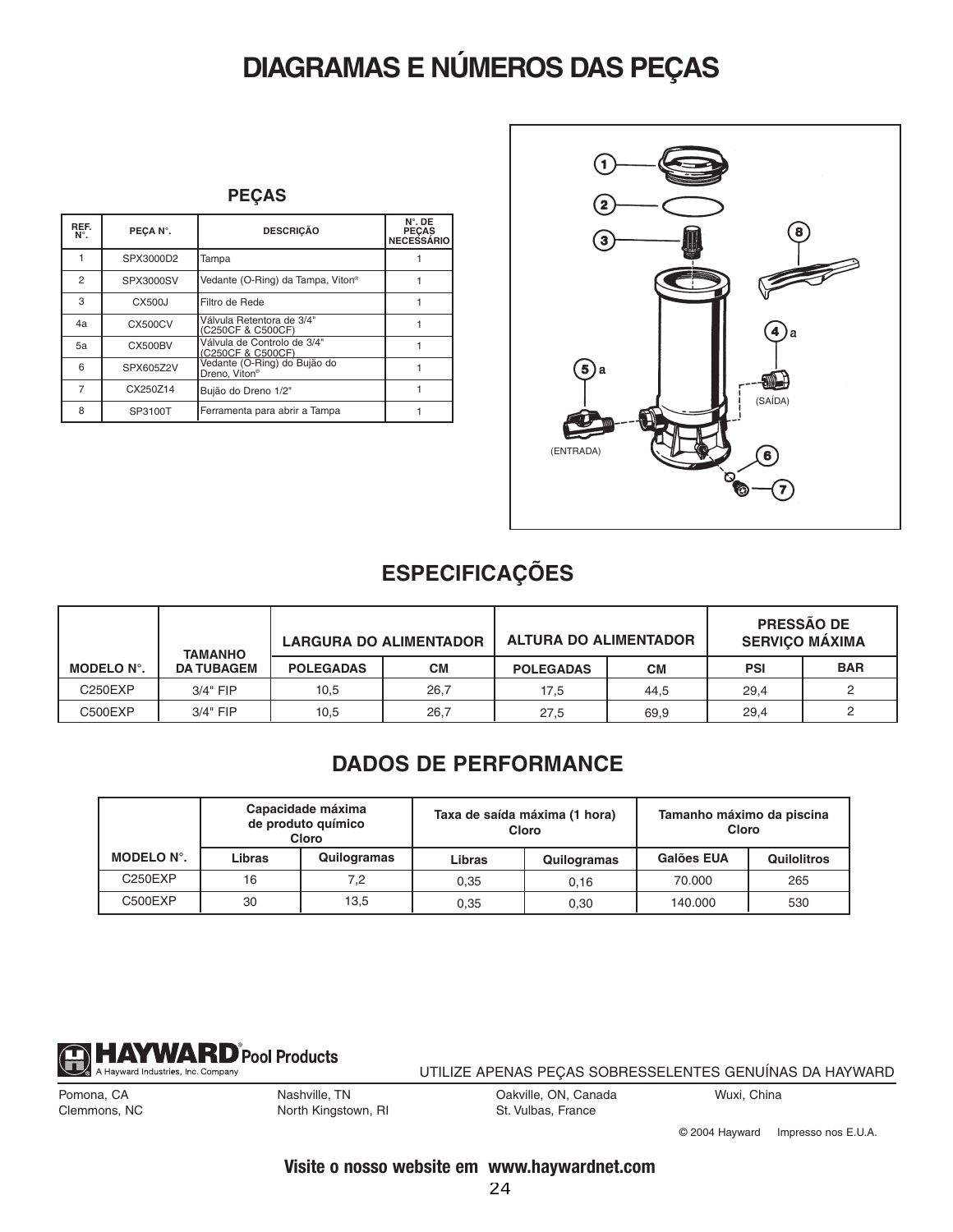### **INSTALLATIEGIDS EN GEBRUIKSAANWIJZINGEN Rev.D**

# **HAYWARD® CHEMISCHE DOSEERINSTALLATIE VOOR CHLOORTOEPASSINGEN MODELLEN C250EXP/C500EXPNSE**

### **I. BELANGRIJKE VEILIGHEIDSINSTRUCTIES**

Dit is het veiligheid alarmsymbool. Wanneer u dit symbool op uw systeem of in deze handleiding ziet, zoek dan naar één van de volgende signaalwoorden en wees op uw hoede voor mogelijk persoonlijk letsel.

GEVAAR betekent een dreigende gevaarlijke situatie die, indien niet vermeden, de dood, ernstig persoonlijk letsel of grote eigendomsschade tot gevolg kan hebben.

WAARSCHUWING betekent een mogelijke gevaarlijke situatie die, indien niet vermeden, de dood, ernstig persoonlijk letsel of grote eigendomsschade tot gevolg zou kunnen hebben.

**MEDEDELING** geeft speciale instructies aan, niet verbonden aan gevaren.

**Lees alle** *veiligheidsvoorschriften* **in deze installatiegids en op de apparatuur met grote aandacht en volg deze op. Houd veiligheidsetiketten in goede staat: vervang afwezige of beschadigde veiligheidsetiketten.**



- Gebruik alleen Trichloro-S-Triazinetrione chloortabletten met een diameter van 7,6 cm (3 inches).
- Gebruik nooit snel oplossende Trichloro-S-Triazinetrione chloortabletten.
- Meng nooit chemicaliën daar dit brand en/of een ontploffing kan veroorzaken.
- Meng nooit Trichloro-S-Triazinetrione chloortabletten met calcium hypochloriet, of met ongeacht welke andere vorm van geconcentreerde chloor of andere chemicaliën. Brand en/of ontploffing kan het gevolg zijn.
- Voeg nooit andere soorten chloor, pH corrigeerders, shocktherapieën of algaecides door de waterafzuiger (skimmer). Moeten deze producten gebruikt worden, dan dienen deze rechtstreeks aan het water van het zwembad te worden toegevoegd.
- Isoleer de chloor doseerinstallatie nooit met kleppen of andere apparaten.



**ISC250CFE**

- Lees, en volg alle veiligheidsvoorschriften op, alvorens deze chloor doseerinstallatie te bedienen of te onderhouden.
- Sta niet toe dat kinderen dit product gebruiken teneinde het gevaar op letsel te verminderen.
- Draag oog- en huidbescherming tijdens het onderhouden en het uitvoeren van service op deze installatie.
- Inhaleer geen dampen uit de chloor doseerinstallatie of de chemische container (emmer).
- De chloor doseerinstallatie kan onder druk staan. Wees voorzichtig bij het verwijderen van de bedekking.

## **BEWAAR DEZE VOORSCHRIFTEN**

#### **II. INSTALLATIE C250/C500EXP**

#### **A. Planning Installatie**

- 1 Lees en volg alle installatievoorschriften op alvorens uw chloor doseerinstallatie te installeren. Raadpleeg figuur I.
- 2. Uw C250/C500 automatische chloor doseerinstallatie is voor permanente installatie ontworpen. Deze doseerinstallatie gebruik een drukverschil om water door de doseerinstallatie (No. 4) te sturen en de buizen in voor het retourneren van het water na het filter en/of de verwarmer.
- 3. De inlaataansluiting (No. 3) dient altijd na de pomp (No. 2) in de buizen te worden aangebracht en vóór het filter (No. 6).
- 4. De uitlaataansluiting (No. 5) dient altijd na de verwarmer (No. 7) of het filter (No. 6) in de buizen te worden aangebracht, als er geen verwarmer is. Indien er een verwarmer aanwezig is, dient er een positieve afsluiting keerklep, tegen corrosie bestand, in de lijn te worden geïnstalleerd om het terugvloeien van chloorgas naar de verwarmer te verminderen wanneer het systeem wordt uitgeschakeld. De uitlaataansluiting dient na de keerklep (No. 5) te worden gemaakt.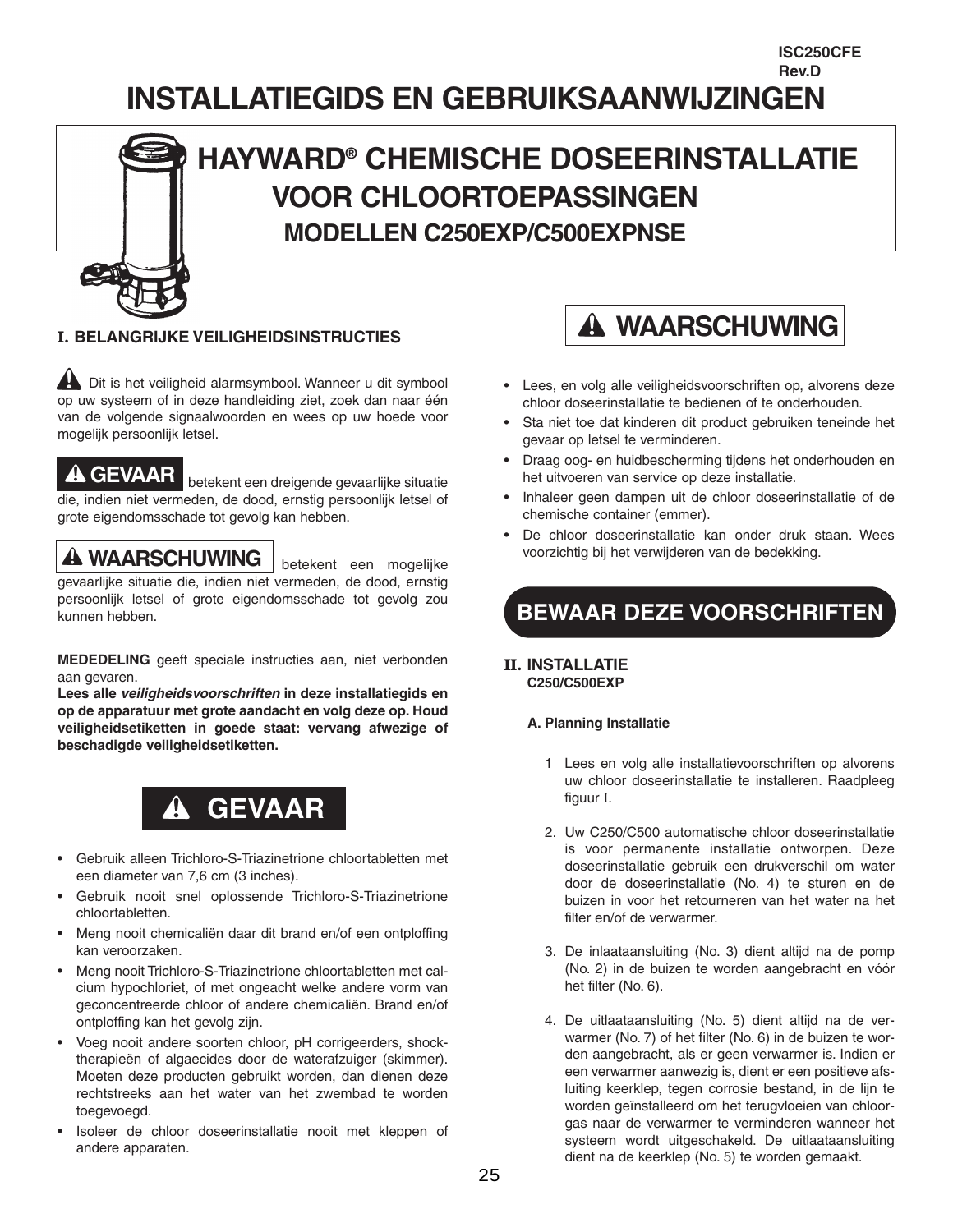

#### **B. Aansluiting op chloor doseerinstallatie**

- 1. Verwijder de uit polyethyleen vervaardigde zak met de regelklep, keerklep en Teflon-tape uit het karton met de chloor doseerinstallatie en haal de artikelen uit de zak.
- 2. Wikkel de einden van de keerklep met het geleverde Teflon-tape en draai deze vervolgens goed in de uitlaatpoort van de chloor doseerinstallatie. Zie figuur II.
- 3. Evenzo, wikkel de uitstekende schroefdraden van de regelklep met Teflon-tape en draai deze vervolgens goed in de inlaatpoort van de chloor doseerinstallatie. Zie figuur II.

#### **C. Aansluiting op de buizen**

- 1. Zodra de chloor doseerinstallatie volgens de bovenstaande instructies in "A"is geplaatst, en de regel- en keerkleppen volgens de instructies in "B", zijn geïnstalleerd, kunnen bovenstaande buisaansluitingen naar de chloor doseerinstallatie worden gemaakt met gebruik van minimum schema 40 PVC of CPVC-buis.
- 2. Sluit de in- en uitlaatpoorten van de chloor doseerinstallatie aan op de minimum schema 40 buis met gebruik van "thread to slip" buis adapterfittingen die niet met het apparaat zijn geleverd. Wikkel de van schroefdraad voorziene adaptereinden met Teflon-tape en gebruik een juiste primer en hechtmiddel voor (slip) aansluitingen zonder schroefdraad.
- 3. Controleer alle buisaansluitingen na het starten van het systeem op lekken. Draai schroefdraadaansluitingen nogmaals vast of, waar nodig, maak de slip aansluitingen opnieuw.



#### **III. GEBRUIKSAANWIJZINGEN**

#### **ALGEMEEN**

Het water van uw zwembad/spa dient in goede balans en geconditioneerd te zijn, alvorens uw chloor doseerinstallatie te gebruiken en het dient een chloorresidu van ongeveer 1,0 tot 1,5 ppm te hebben. Volg de richtlijnen en voorschriften van uw dealer en fabrikant van chemicaliën op.

Controleer het chloorresidu dagelijks en stel de instelklep voor meer of minder chloor bij. De behoefte aan chloor voor zwembaden en spa's varieert als gevolg van gebruik, temperatuur, zonlicht enz. In het begin moet u experimenteren om de juiste hoeveelheid chloor en de juiste klepinstelling te bepalen die voor uw zwembad en tijdcyclus van het filter nodig is. Volg de instructies voor het juiste chloorpeil van de fabrikant van de chemicaliën op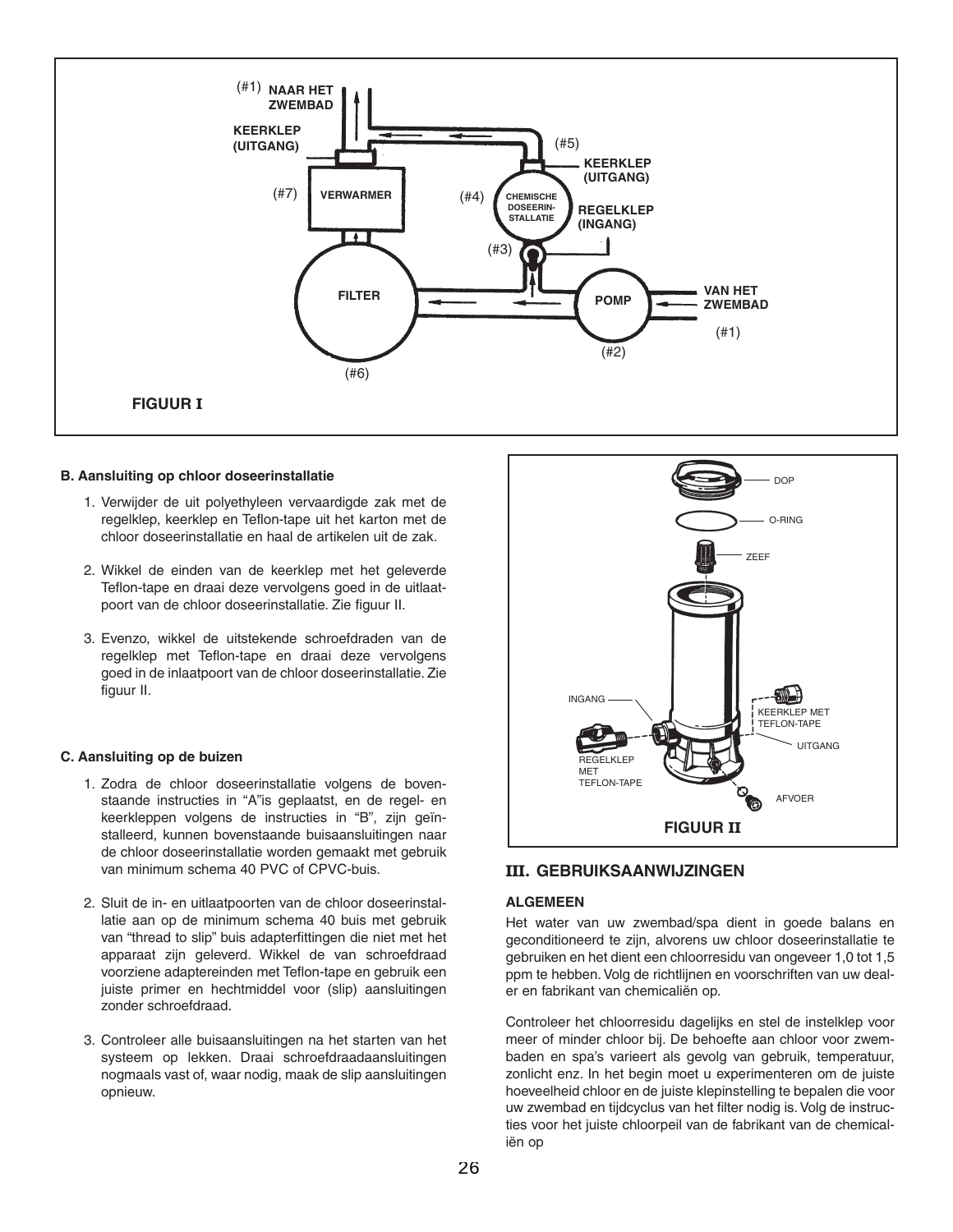#### **CHLOR DOSEERINSTALLATIE OPNIEUW VULLEN**



- Gebruik alleen Trichloro-S-Triazinetrione chloortabletten met een diameter van 7,6 cm (3 inches).
- Gebruik nooit snel oplossende Trichloro-S-Triazinetrione chloortabletten.
- Meng nooit chemicaliën daar dit brand en/of een ontploffing kan veroorzaken.
- Meng nooit Trichloro-S-Triazinetrione chloortabletten met calcium hypochloriet, of met ongeacht welke andere vorm van geconcentreerd chloor of andere chemicaliën. Brand en/of ontploffing kan het gevolg zijn.
- Voeg nooit andere soorten chloor, pH-corrigeerders, shock therapieën of algiciden door de waterafzuiger (skimmer). Moeten deze producten gebruikt worden, dan dienen deze rechtstreeks aan het water van het zwembad te worden toegevoegd.
- Isoleer de chloor doseerinstallatie nooit met kleppen of andere apparaten.

# **WAARSCHUWING**

- Lees, en volg alle veiligheidsvoorschriften op, alvorens deze chloor doseerinstallatie te bedienen of te onderhouden.
- Sta niet toe dat kinderen dit product gebruiken teneinde het gevaar op letsel te verminderen.
- Draag oog- en huidbescherming tijdens het onderhouden en het uitvoeren van service op deze installatie.
- Inhaleer geen dampen uit de chloor doseerinstallatie of de chemische container (emmer).
- De chloor doseerinstallatie kan onder druk staan. Wees voorzichtig bij het verwijderen van de bedekking.
- 1. Schakel alle pompen en pomptimers uit.
- 2. Draai de regelklep voor de doorstroming van de chloor doseerinstallatie op UIT ("OFF").
- 3. Controleer of de retourlijn van de chloor doseerinstallatie naar het zwembad niet belemmerd is.
- 4. Wacht een minuut om de systeemdruk te ontlasten alvorens te proberen de dop te verwijderen.
- 5. Verwijder de dop. Gebruik, waar nodig, het SP3100T-gereedschap om de dop te verwijderen.
- 6. Vul de chloor doseerinstallatie met Trichloro-S-Triazinetrione chloortabletten met een diameter van 7,6 cm (3 inches).
- 7. Draai de dop weer goed op de chloor doseerinstallatie.
- 8. Draai de regelklep voor doorstroming op de gewenste stand en zet de pomp weer aan.

#### **IV. ONDERHOUD**

#### **A. O-ring vervangen**

- 1 Lees, en volg de instructies in stappen 1 t/m 5 op voor het opnieuw vullen van het deel van de chloor doseerinstallatie. (Tegenovergesteld & boven)
- 2. Verwijder de O-ring en vervang deze met een Hayward O-ring voor vervanging (onderdeelnr. SPX3000SV).
- 3. Plaats de dop weer terug. Indien de chloor doseerinstallatie opnieuw moet worden gevuld, lees dan de instructies in stappen 6 t/m 8 in het deel Chloor doseerinstallatie opnieuw vullen.

#### **B. Klaarmaken voor de winter**

Waar vorst kan worden verwacht moet al het water uit de chloor doseerinstallatie worden afgevoerd. (Verwijder de afvoerplug bij permanent in buizen gemonteerd apparaat. Verwijder voorzichtig niet opgeloste tabletten en spoel de chloor doseerinstallatie grondig met water uit. Zet de dop weer op zijn plaats terug en laat het water via de plug weglopen.

#### **C. Schoonzuigen**

Wanneer er wordt schoon gezogen dient de regelklep voor de doorstroming te worden gesloten, om te voorkomen dat omgeleid bezinksel de regelklep kan verstoppen.

#### **D. Smering**

Gebruik nooit petroleum type smeermiddelen op de O-ring van de dop. Gebruik voor het smeren alleen Jack's No. 327 smeermiddel.